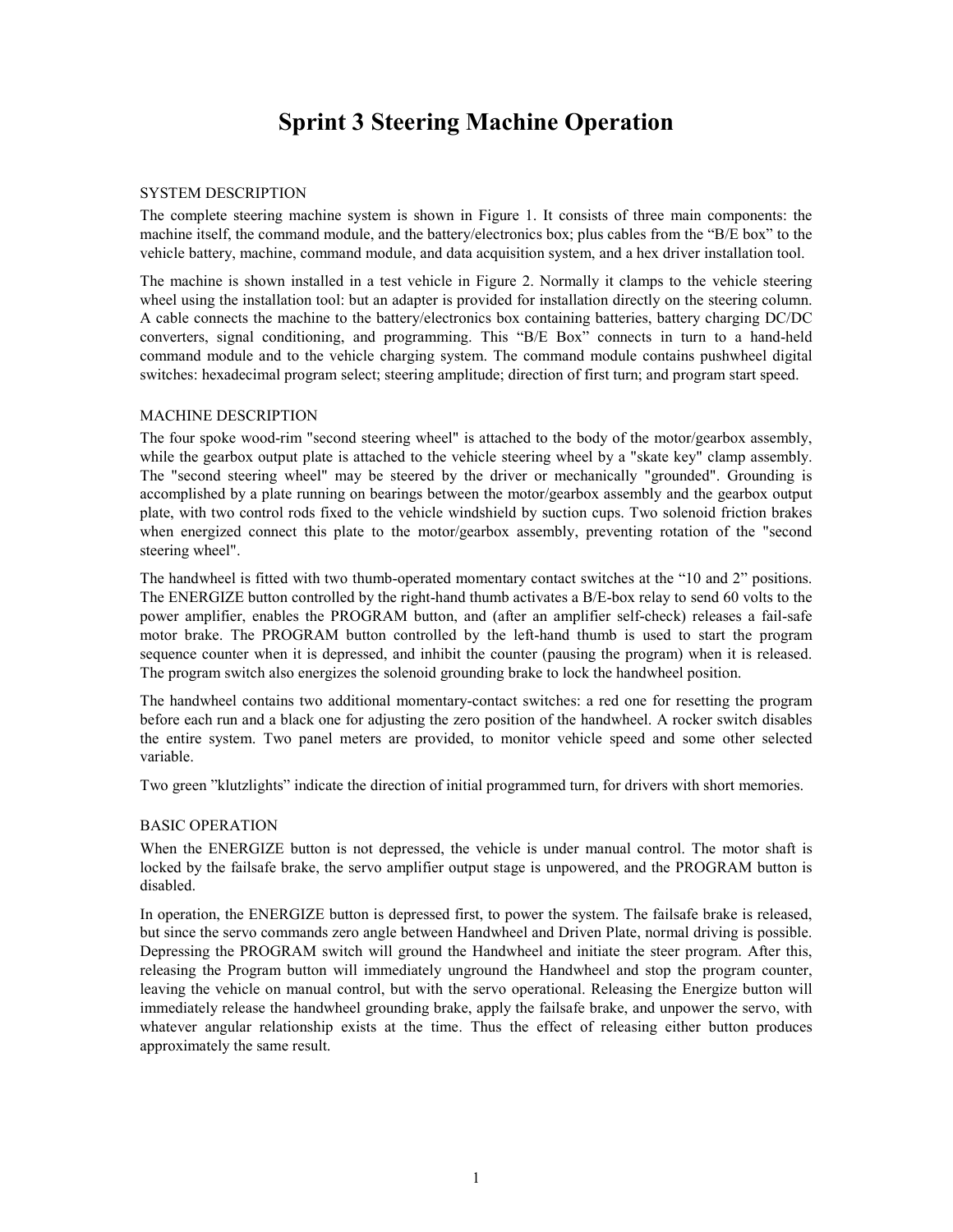#### COMMAND MODULE

The command module (Figure 2) is a hand-held box, which is intended to be placed within easy driver reach on the vehicle seat, dash, or floor. The Command Module contains pushwheel digital switches to select one of sixteen separate programs, the desired "maximum" programmed steer angle, and the sign (direction) of initial steer angle. The Command Module also contains a digital switch for setting the speed at which a program will start, if that automation function is used. The command module also has a RESET switch for zeroing the steer angle encoder module.

# BATTERY ELECTRONICS BOX

The system is powered by five 12-volt, 5 amp-hour batteries that are connected in series for 60 volts; and a separate 12-volt battery. The batteries are kept charged to 13.6 volts by individual DC/DC converters, which provide galvanic isolation from the vehicle's 12-volt system. DC/DC converters also provide  $\pm 15$ and +5 volts for signal conditioning. Charging occurs only when the servo is not activated.

The electronics section of the battery/electronics box has plug-in boards: for programming; for conditioning and scaling for the steer angle measurement; and for test automation. The front panel of the B/E Box (Figure 3) has switches for connection to the vehicle battery for charging, power-on for the 12 volt system power, and enable for the "Test Control" module functions. It also contains connectors to the steering machine, command module, and vehicle battery system, and for signal input/output, auxiliary EPROM output and a "data present" switch.

#### PLUG-IN MODULES

The B/E Box uses three plug-in modules: "Program", "Steer Angle Encoder" and "Test Control".

The Program Module generates the analog steer angle signal and feeds it to the Steering Machine. It contains the Program EPROM socket and a socket for an optional second EPROM (AuxROM). The 8-bit AuxROM has the same 18-bit address as the Program ROM: however, its output is brought out to the front panel for flags or other miscellaneous use. The AuxROM output is also fed to a digital/analog converter, in case a second programmed analog signal, synchronous with the steer signal, is desired. Figure 4 shows the Program Module with identification of principal components. Design details can be found in Section 11 of the Tech Manual.

The Steer Angle Module (Figure 5) converts the steer angle encoder signal to analog form and provides switched scaling for nominal settings of 800, 400, 200, or 100 degrees full scale (±10 volts out) as well as potentiometer scaling for any other full scale settings.

Figure 5 shows the Steer Angle Module with identification of principal components.

The Test Control Module utilizes Command Module signals, Auxiliary inputs (e.g., speed, roll rate, brakes), and Flag signals to provide additional automation to a test program. Scaling and offset (coarse and fine) pots are provided for auxiliary inputs along with "zero-crossing windows". Figures 6A and 6B show the module with identification of the various switches and components. Flow charts and other design details can be found in Section 13 of the Tech Manual.

# EPROMS

Each EPROM contains 16 steer programs, selectable by a thumbwheel switch on the Command Module. Programs may be made up of mathematical functions (steps, ramps, sinusoids, etc.) or from previously recorded steer data (manual-steer lane changes, etc.). A program is composed on a personal computer with Windows software and transferred to the EPROM. The hardware, software and detailed instructions are supplied with each machine.

A selected EPROM is installed in the "ZIF (zero insertion force) socket" in the E/Box Program module.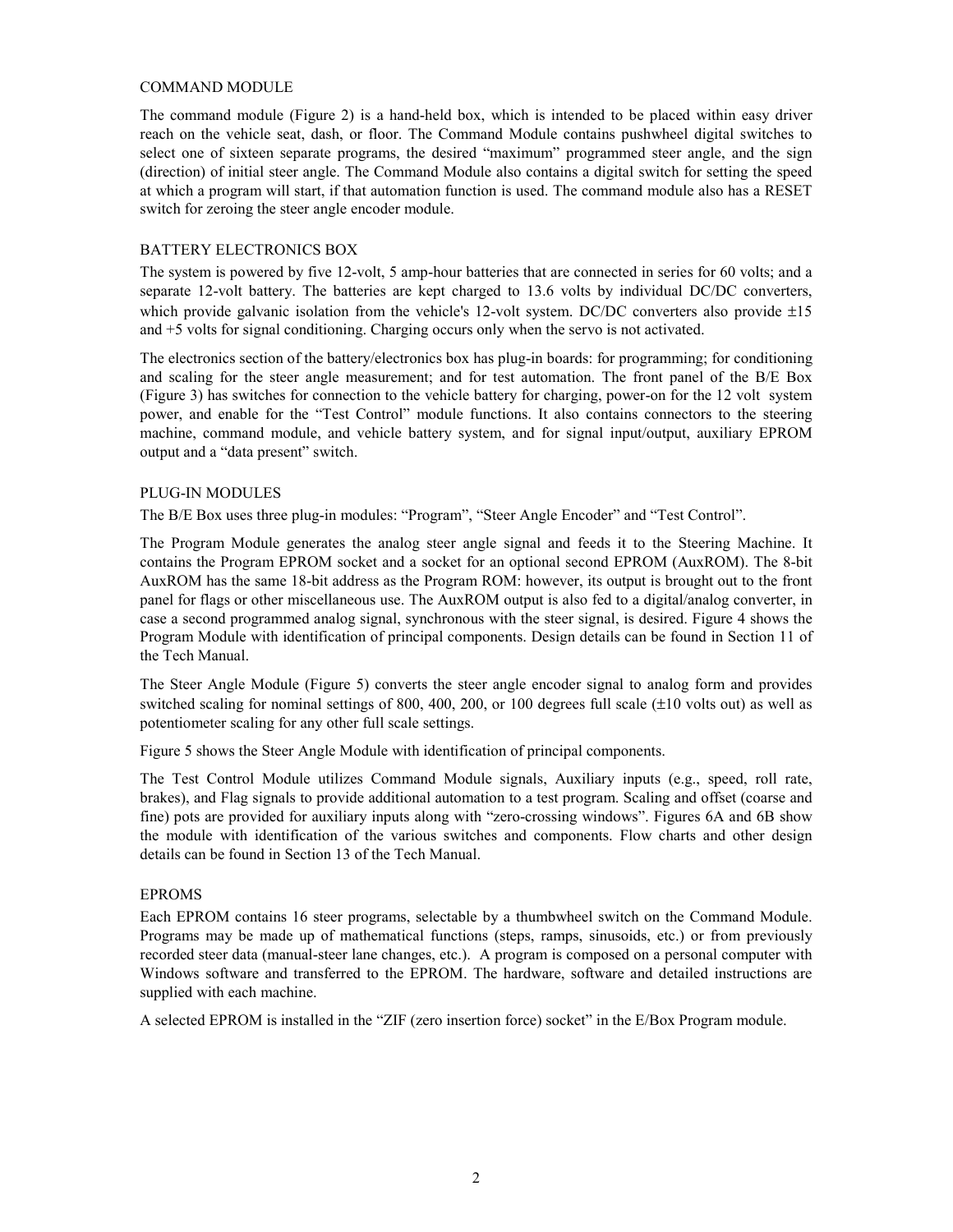#### STOCK EPROMS

"Stock" programs are a significant aid in producing consistent vehicle dynamics databases. The most prominent current example is in rollover testing, in which a steering machine is necessary for repeatable and reproducible results. However, most standard test protocols will benefit from automation, to simplify the test itself and to eliminate driver variability and inadvertent changes in the test program. Examples are SAE J266, ISO 7401, and NHTSA NCAP.

#### EXAMPLE OF STOCK EPROMS - NHTSA NCAP

NHTSA NCAP testing requires measurement of the handwheel angle required for lateral acceleration of 0.3g in a "slowly increasing steer" test, then using steering angles 6.5 and 8 times this for their Road Edge Recovery and J-Turn tests. Steer programs for the "slowly-increasing steer" test may be segmented in different ways according to the available test area: but once determined there is no reason for change. Preparation of new EPROMS as a result of the 0.3g determination is not necessary — it only requires selecting a stock EPROM and program address number within that EPROM for each test.

Analysis indicates that at 0.3g the range of steer inputs will be 30 to 60 degrees. This can be covered in two EPROMs: 30–45 and 45–60 degrees. In order to include extremes, three EPROMs might be used with ranges 20–35, 35–50, and 50–65 degrees.

| Program       | Steer Angle             | Program | Steer Angle             |
|---------------|-------------------------|---------|-------------------------|
| Address       | Degrees                 | Address | Degrees                 |
|               | $30 \times 6.5 = 195$   | 8       | $38 \times 6.5 = 247$   |
|               | $31 \times 6.5 = 201.5$ | 9       | $39 \times 6.5 = 253.5$ |
| 2             | $32 \times 6.5 = 208$   | A       | $40 \times 6.5 = 260$   |
| $\mathcal{E}$ | $33 \times 6.5 = 214.5$ | B       | $41 \times 6.5 = 266.5$ |
| 4             | $34 \times 6.5 = 221$   | C       | $42 \times 6.5 = 273$   |
| 5             | $35 \times 6.5 = 227.5$ | D       | $43 \times 6.5 = 279.5$ |
| 6             | $36 \times 6.5 = 234$   | E       | $44 \times 6.5 = 286$   |
|               | $37 \times 6.5 = 240.5$ | F       | $45 \times 6.5 = 292.5$ |

A 30–45 degree EPROM for a Road Edge Recovery test will have the following programs:

| Program | Steer Angle             |
|---------|-------------------------|
| Address | Degrees                 |
| 8       | $38 \times 6.5 = 247$   |
| 9       | $39 \times 6.5 = 253.5$ |
| A       | $40 \times 6.5 = 260$   |
| B       | $41 \times 6.5 = 266.5$ |
| C       | $42 \times 6.5 = 273$   |
| D       | $43 \times 6.5 = 279.5$ |
| E       | $44 \times 6.5 = 286$   |
| F       | $45 \times 6.5 = 292.5$ |

If the steer at 0.3g is found to be 37 degrees, then the 30–45 degree Road Edge Recovery EPROM would be selected and set for program address 7.

A required set of EPROMs can be prepared with little trouble. In fact, Heitz will supply 3-EPROM sets for Road Edge Recovery and J-Turn tests at no charge. The ROMsteer programs for these tests can also be downloaded from our website at: http://www.atiheitz.com/download.htm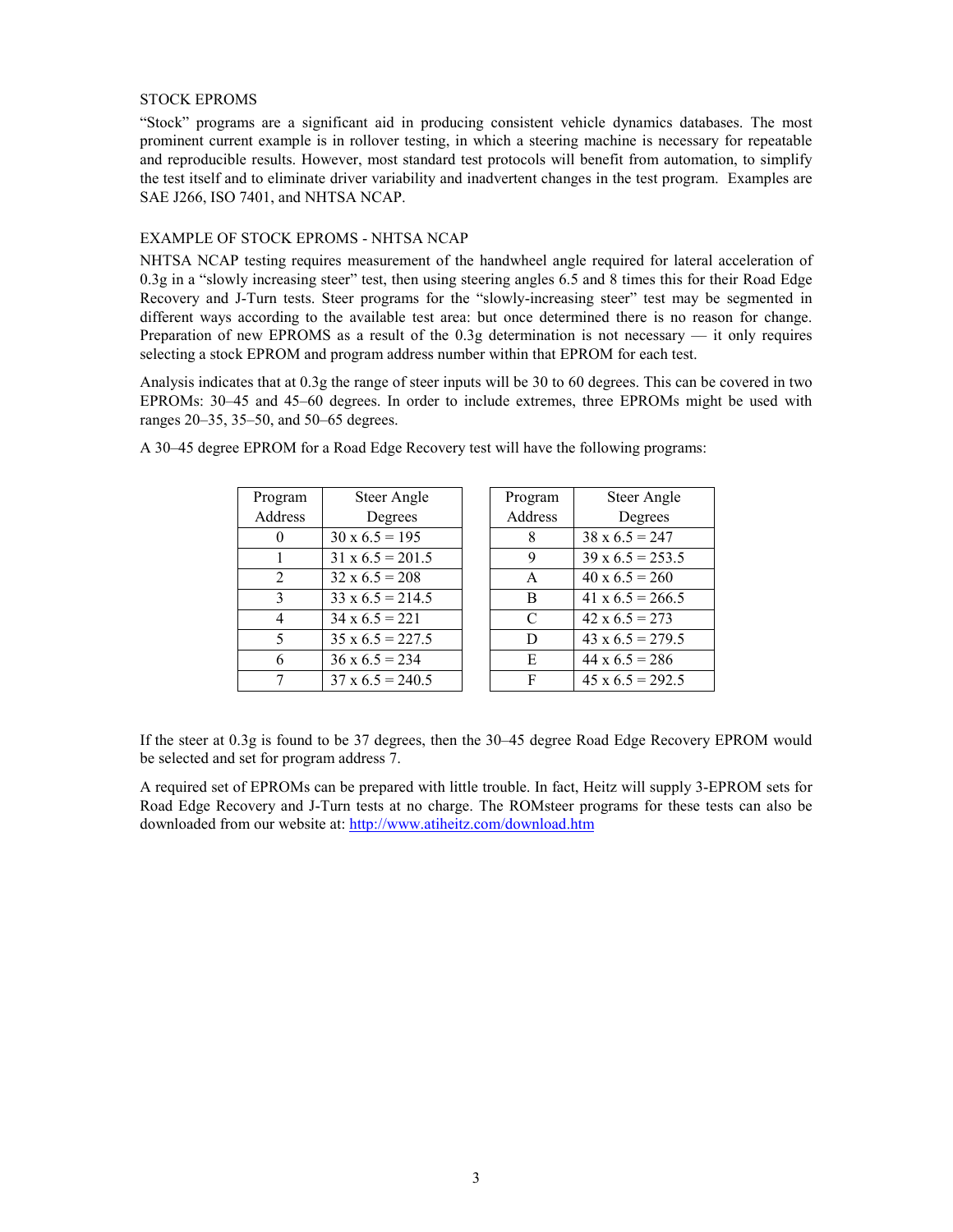#### COMMAND MODULE STEER ANGLE SETTING

Each steer point programmed into the EPROM is actually a percentage of the angle set on the command module. Therefore, the steer angle selected on the command module by the *driver* is the *nominal* maximum steer angle for the program. The programmer uses a "maxsteer" command to set the nominal maximum steer as a reference angle. When the program is compiled, all angles in the program are ratioed to that number. For example, if the maxsteer is 360 degrees, a point in the EPROM will be "50 percent" for 180 degrees. No ratio can be greater than 100%, so the maxsteer must be greater than or equal to the largest angle used in the program.

When running the program in the machine, the steer angle on the command module must be set to the same as the programmed maxsteer in order to achieve the programmed angles. If the command module is set to a higher or lower number, then the resulting steer angles (and rates) will be proportionally higher or lower.

For example: A program uses maxsteer of 360 degrees and a ramp steer from 0 to 180 degrees in 0.3 seconds (600 deg/s). The command module steer angle must be set to 360 in order to get the desired angle. If the command module were set to 180 degrees, then the result would be a 0 to 90 degree ramp in 0.3 seconds (300 deg/s). Similarly, if the command module were set to 720 degrees, then the result would be a 0 to 360 degree ramp in 0.3 seconds (1200 deg/s).

Maxsteer is completely arbitrary as long as it is greater than or equal to the largest angle used in the program (up to 999). Each program in the EPROM can have a different maxsteer value, but in order to reduce possible driver error, we recommend that all programs in an EPROM (or set of EPROMs) use the same value for maxsteer. For example: In our program sets for the NCAP J-Turn and Road Edge Recovery, the maxsteer for all programs is 600, which is a convenient "round" number greater than the highest expected steer of 520 degrees (65 deg x 8 for the J-Turn).

The maxsteer value may be selected so that it is the same for all programs used by an organization.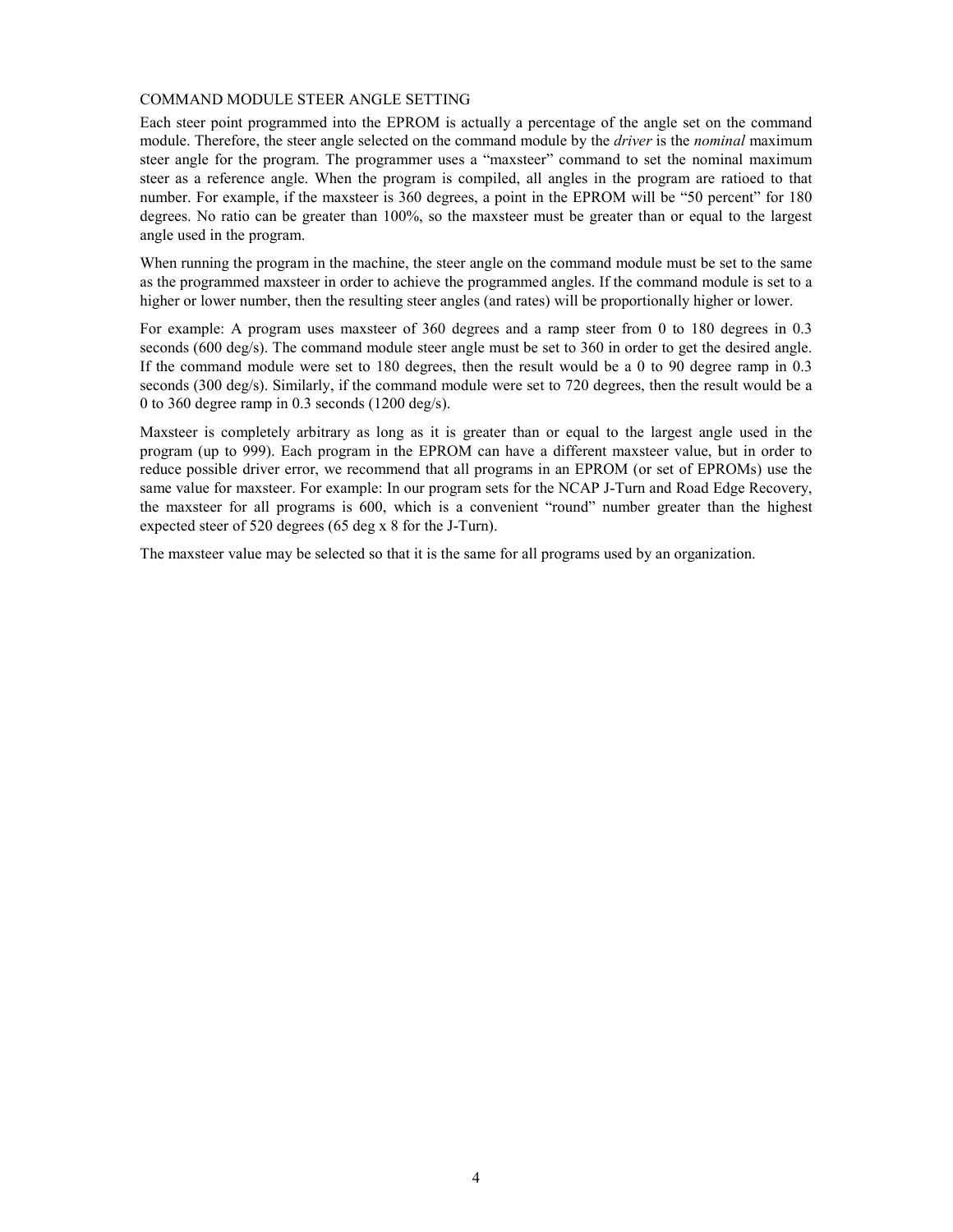#### **SYSTEM INSTALLATION**

# *DO NOT INSTALL THE STEERING MACHINE ON A VEHICLE UNLESS THE AIRBAG IS FIRST REMOVED.*

#### STORAGE BOXES

The system is stored in two polyethylene cases. One case contains the Steering Machine, with two steel "red boxes" below and the plate for direct mounting to the steering column below them. One red box contains components for direct mounting, and the other contains tools. The second case contains the Battery/Electronics Box, the Technical Manual, and four red boxes. One red box contains the hand-held Command Module and system cables; the second contains the struts and suction cups for mechanical grounding the Slip Ring Plate; the third contains EPROMS and programming equipment, and the fourth is intended for miscellaneous items.

#### SYSTEM INSTALLATION

The Steering Machine is designed to attach directly to the vehicle steering wheel, with "mechanicalground" struts attached to the vehicle windshield or similar structural hard-point to provide a torque reaction for the Machine output. The grounding struts have suction cups on the windshield end, and spherical rod-ends at both ends.

#### STEERING WHEEL OFFSET

Many steering wheels are offset from the steering column in the vertical direction, and may be asymmetrical in the vertical direction. Centering the Steering Machine on the steering column may therefore require a compensatory offset of the Machine on the vehicle steering wheel.

The "Skate Key" clamping system on the Steering Machine has self-centering synchronous clamps in the horizontal direction, and independently adjustable clamps in the vertical direction (Figure 7).

#### OPTIONAL DIRECT MOUNTING ON STEERING COLUMN

The vehicle steering wheel is removed and is replaced by a Grant Products splined hub with holes for 3 attaching bolts. One or more Grant spacers are bolted to the hub, and the Heitz adapter is attached to the spacer. The Skate Key clamps may be used with the adapter plate, or the clamping system may be removed from the Driven Plate and the Machine attached directly to the Heitz adapter. With the Skate Key brackets removed, the Adapter can be attached directly to the Driven Plate.

#### SAFETY STOP

The safety stop limits rotation of the Driven Plate to approximately ±200 degrees. In practice, we know of no one who has ever used it; but since it was described in the original SAE Paper we feel obligated to supply it.

The stop is not functional until a rubber-cushioned pin is installed, through the bottom of the Driven Plate. No Machine disassembly is required (Figure 8).

The limit stop "clapper" slotted disk is driven by a protrusion on the gear/bearing plate (Figure 9). Without the rubber-cushioned drive pin installed a noise (clap) will be heard whenever the freely rotating disk hits the protrusion. If this noise is bothersome the disk may be removed by removing the Driven Plate for access to the disk-retaining snap ring.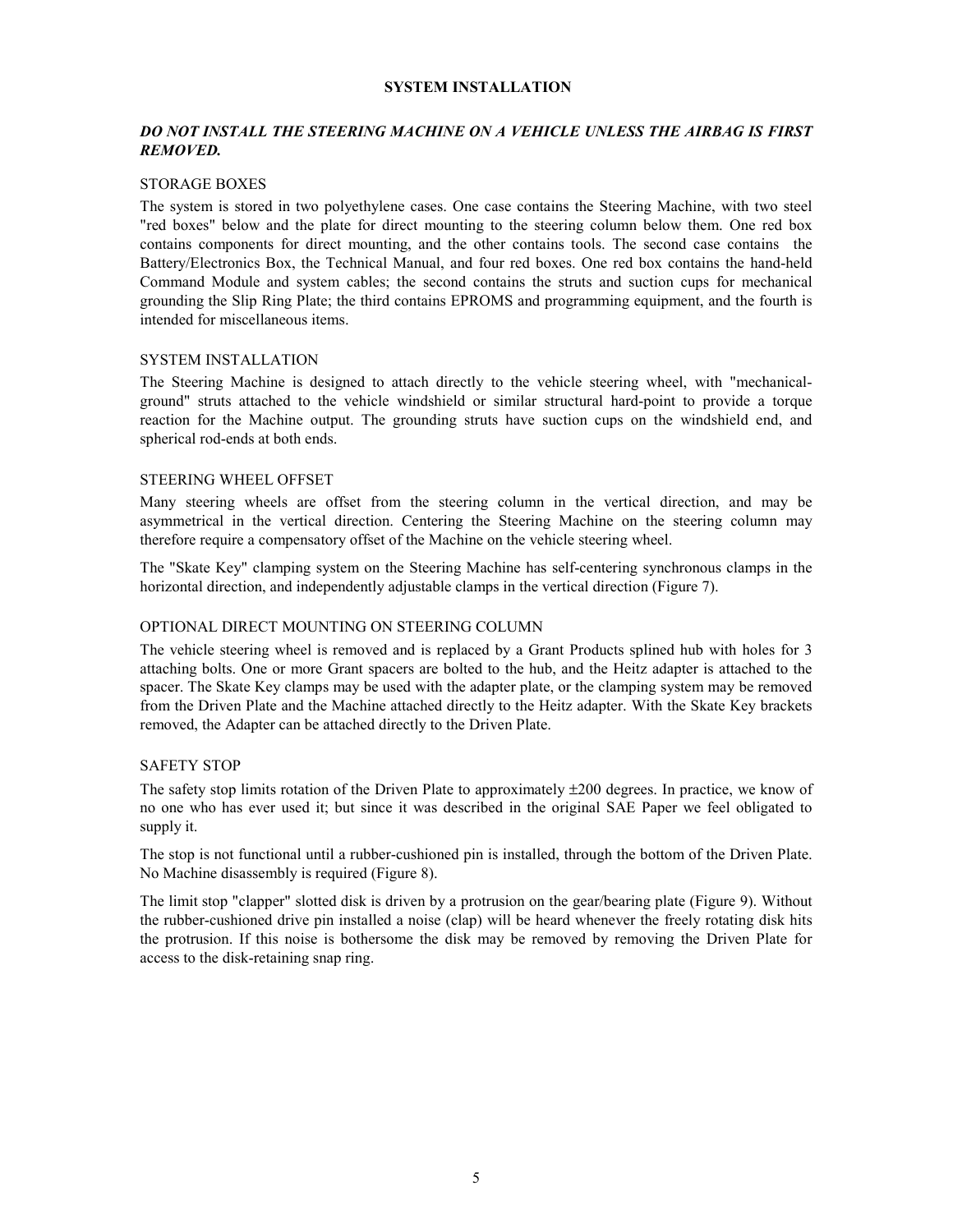# CABLING

The 12-volt power-in cable is plugged into the Battery/Electronics Box. The red wire connects to battery positive, the black wire to battery negative or chassis ground, and the green wire to chassis ground. The green wire connects to the cable shield, and carries no current.

The Steering Machine cable is installed. The 37-pin connectors have enough friction that hold-in screws are not necessary on the Machine end.

The 15-pin cable is installed between the Electronics Box and the hand-held Command Module.

### CONNECTORS FOR INPUT/OUTPUT DATA SIGNALS

A nine-pin "D-Sub" connector in the Battery/Electronics Box feeds a five-signal cable, each with BNC connectors.

| <b>PIN</b>     | <b>FUNCTION</b>      | <b>COLOR</b> |
|----------------|----------------------|--------------|
|                | $AUX$ 3 – Optional   | Red          |
| $\overline{2}$ | AUX 2 - Roll Rate In | Green        |
| $\mathcal{R}$  | $AUX 1 - Speed In$   | Blue         |
| 4              | Torque Out           | $Gray*$      |
| 5              | Angle Out            | Black*       |

\*Some early cables used different colors for pins 4 and 5 (e.g. 4=Black and 5=White).

#### FRONT-PANEL BNC CONNECTOR

The front panel of the Battery/Electronics Box has a BNC connector that is connected to the yellow ON/OFF switch on the Machine Slip Ring plate.

For early Sprint 3 machines: When that switch is ON, 12 volts at approximately 200 milliamps appears at the BNC connector. It is open-circuit when OFF. The return for this signal is Power Common.

For current Sprint 3 machines: When that switch is ON, the BNC tip is switched to Signal Common (which is connected to the BNC shield). It is open-circuit when OFF.

#### SIGNAL FILTERING

It is assumed that the System will interface with some type of data acquisition system, and that data acquisition system will have anti-aliasing filters appropriate to the data sampling rate. For that reason the Torque Out and Steer Angle Out signals are very lightly filtered.

The Torque Out signal is inherently very noisy because it is obtained from a 30 kHz pulsewidth-modulated square wave. Early units have two single-pole rolloffs at about 80 Hz. In later models these were reduced to about 10 Hz. Noise pickup in the slip rings and cabling is filtered by an 800 Hz rolloff consisting of a 200 ohm series resistor on the machine PC board shunted to ground by a 1 microfarad capacitor located on the Steer Angle module in the B/E box. The data acquisition system should therefore have an input impedance of at least 20,000 ohm.

The Steer Angle signal has only a 200 ohm series output resistor shunted to ground by a 1 microfarad capacitor, but the resistor is inside the feedback loop for low amplifier output impedance.

#### PROGRAM

System 12-volt power must be OFF when changing EPROMS,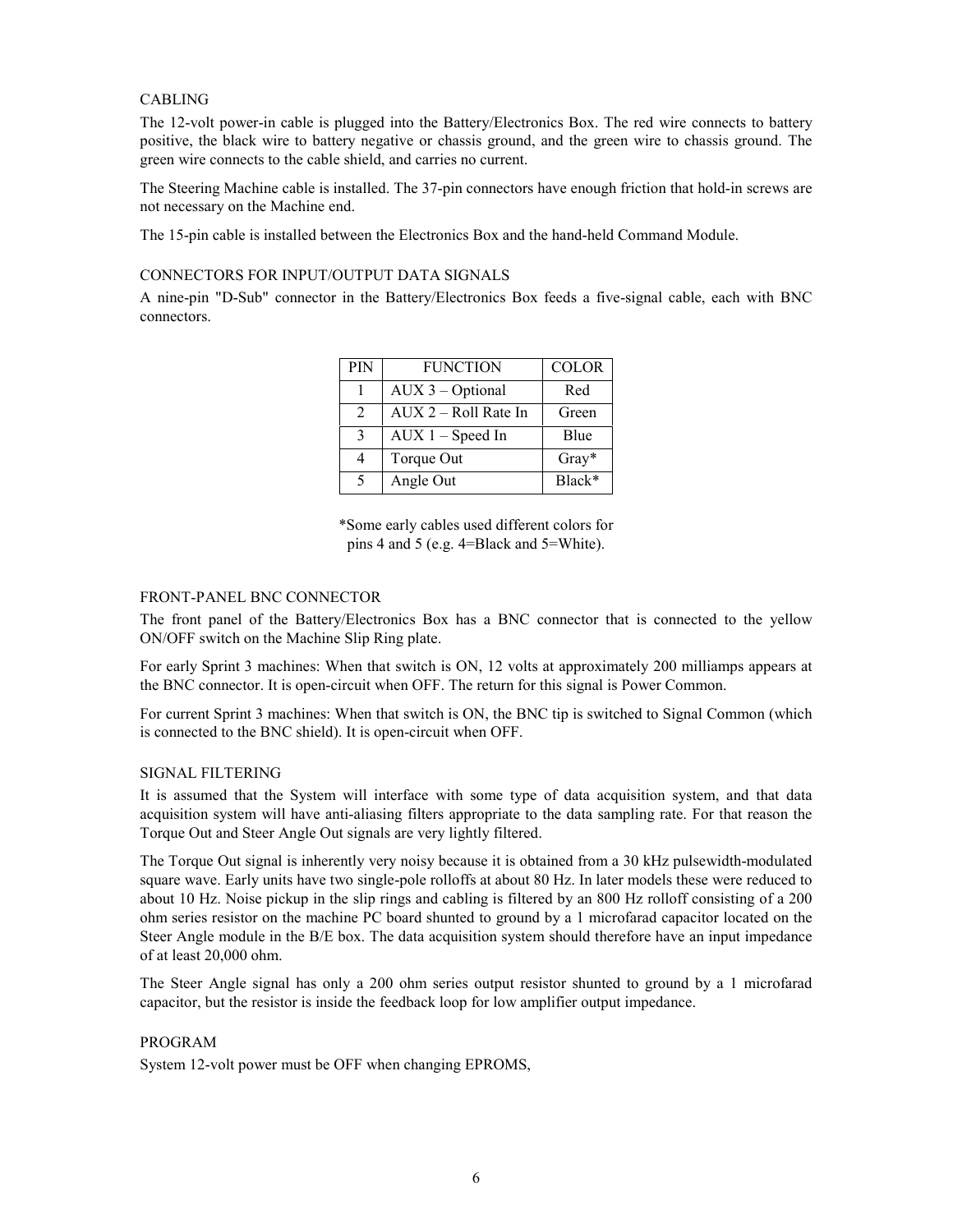### **SYSTEM OPERATION**

#### INITIAL TURN-ON

If the system has not been used for several months the internal batteries may be partially discharged. In this case, when the Power-In switch is turned on the system may draw as much as 40 amps for 20-30 minutes, before slowly dropping back to 2-3 amps as the batteries reach full charge.

When the system has been in use, when turned on it will draw high current for only a few seconds before settling back.

Whenever the 60-volt output of the system is energized for servo operation, it draws less than 7 amps.

The system behaves in this way because the battery-charging DC/DC converters are regulated at 13.6 volts; and until the surface charge of the batteries reaches 13.55 volts the converters will put out their maximum overload current. The current draw by the servo amplifier when energized pulls the batteries below this point, and so the converters for the five batteries making up the 60V output are cut out during servo operation to avoid loading the vehicle alternator. The DC/DC converter for the sixth battery, which supplies 12V system power, remains on.

#### CENTERING THE HANDWHEEL

Depressing the black momentary-contact switch at the center of the Handwheel releases the motor's failsafe brake, so that the Handwheel can be lined up with the vehicle steering wheel. Since in doing so the motors and the motor encoder rotate, the RESET switch must be depressed after each centering operation.

### STEER ANGLE ZERO

The System 12-volt (Yellow) switch must be ON. It does not matter whether the system is Energized. The vehicle must be driven in a straight line while the STEER ZERO switch located on the Hand-held Command Module is momentarily depressed.

Steer angle is measured between the Driven Plate/vehicle steering wheel and "mechanical ground". Zero is not dependent in any way on servo operation. It is normally necessary to perform the Steer angle Zero procedure only once, before the first test run. Since the power must be turned off in order to change EPROMs, it may be necessary to re-zero the steer angle then.

#### TESTING PROCEDURE

- 1. The driver selects the "max steer" amplitude, the steering program, and the direction of the initial turn using the hand-held command module.
- 2. The RESET switch is momentarily depressed to reset both the program counter and motor encoder counter.
- 3. The ENERGIZE switch is depressed, to power the system. The failsafe brake is released, but since in the absence of a program there is a zero angle command and the torque gradient is high, normal driving is possible.
- 4. Upon reaching the test location and speed the PROGRAM switch is depressed to initiate the program. Depressing the PROGRAM switch will also ground the handwheel.
- 5. Upon completion of the program, the PROGRAM and ENERGIZE switches are released to restore the system to completely manual control and recharge the batteries.

If the "start at speed" function is used, the driver will select the speed at which the steer program will start. He will bring the vehicle to 3-5 mph above the start speed, then release the throttle and depress the PROGRAM switch. The program will start when the vehicle slows to the set speed.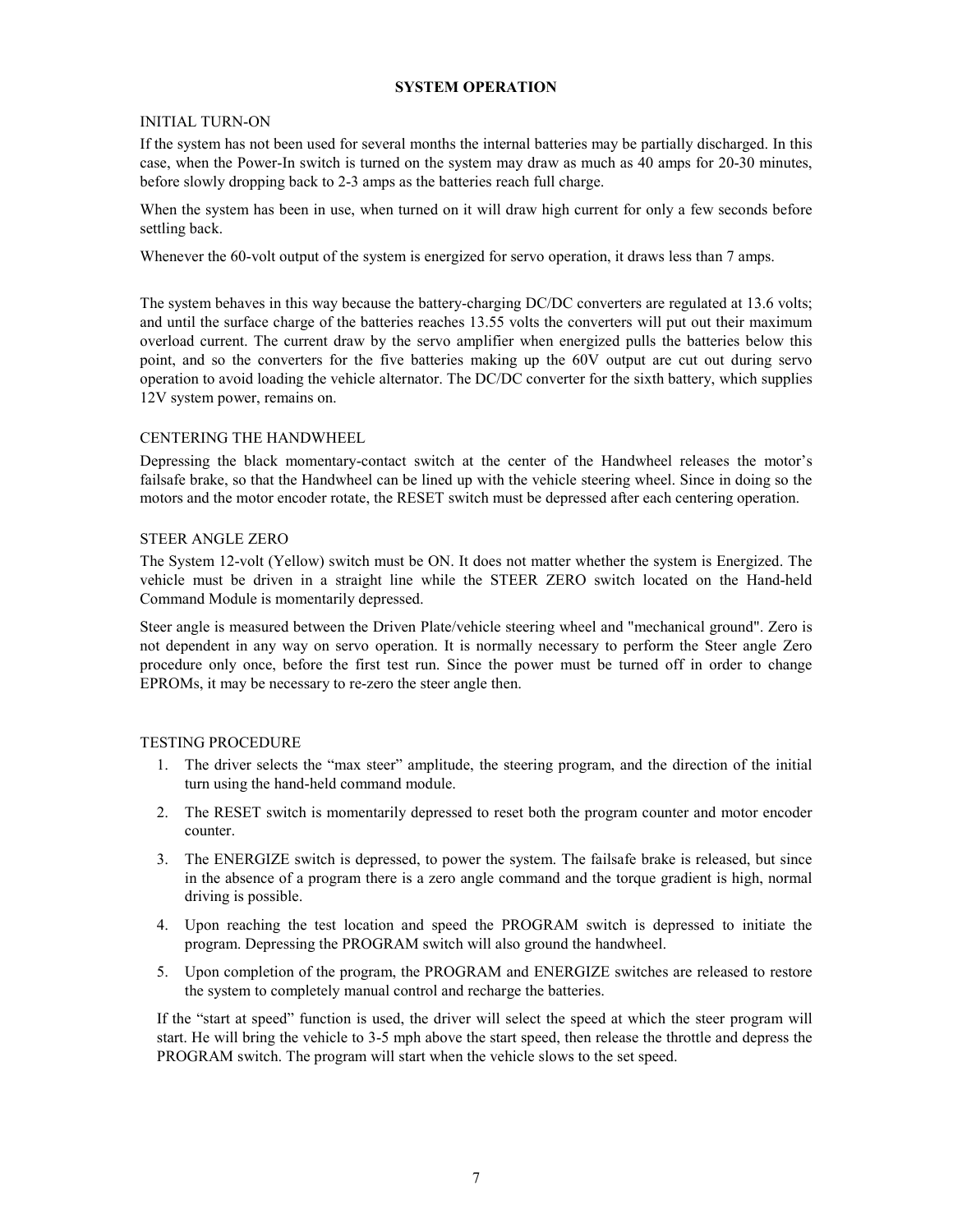#### DEAD MAN SWITCHING

Releasing the ENERGIZE switch at any time unlocks the ground brakes, locks motor shaft, and shuts off the servo amplifier. The system is then on manual control at whatever steer angle that was in effect at the time of disengagement.

Releasing the PROGRAM switch alone unlocks the ground brakes and pauses the program. The vehicle is then on servo control, with whatever steer command that was in effect at the time of disengagement – the same situation as releasing the ENERGIZE button.

#### OPTIONAL DEAD MAN SWITCHING

As an option, with a different "GAL" chip on the Program Module, releasing the PROGRAM switch *resets* the program instead of *pausing* it. As a result, the vehicle steering wheel will immediately attempt to return to zero angle with respect to the machine handwheel, with the driver supplying reaction torque as ground. Although it is considered "bad" from a human factors standpoint, some test drivers prefer this option.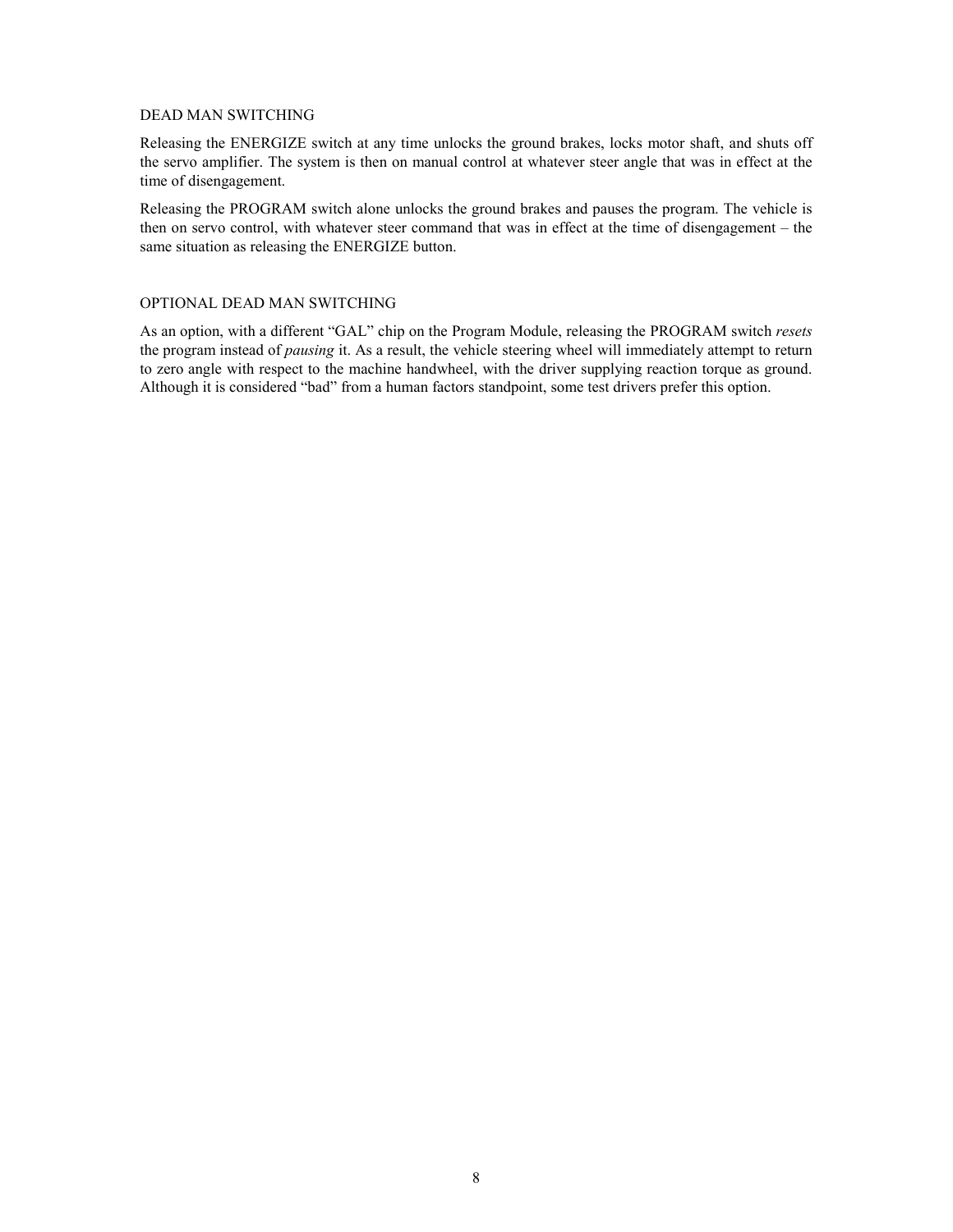# **STEER PROGRAM STARTING IMMEDIATELY WHEN START PROGRAM SWITCH IS DEPRESSED, ROLL RATE FEEDBACK OFF**

# CHECK

| 1. Power-In (green B/E Box) switch         | ON  |
|--------------------------------------------|-----|
| 2. System 12-volts (yellow B/E Box) switch | ON  |
| 3. Test Control (red B/E Box) switch       | OFF |

#### B/E BOX SWITCH SETTINGS

| 1. START PROGRAM JUMPER (Program Module) | <b>OFF</b> |
|------------------------------------------|------------|
| 2. SPEED ENABLE                          | <b>OFF</b> |
| 3. ROLL PAUSE ENABLE                     | OFF        |
| 4. ROLL PAUSE FLAG ENABLE                | <b>OFF</b> |
| 5. BRAKE FLAG ENABLE                     | <b>OFF</b> |
| 6. ROLL 2 ENABLE                         | OFF        |

#### PROCEDURE

- 1. Select program and direction;
- 2. Depress RESET switch;
- 3. Bring vehicle to speed;
- 4. Depress ENERGIZE switch;
- 5. Observe Klutzlights to confirm direction of initial turn;
- 6. Depress START PROGRAM switch;

Program will start immediately when START PROGRAM switch is depressed.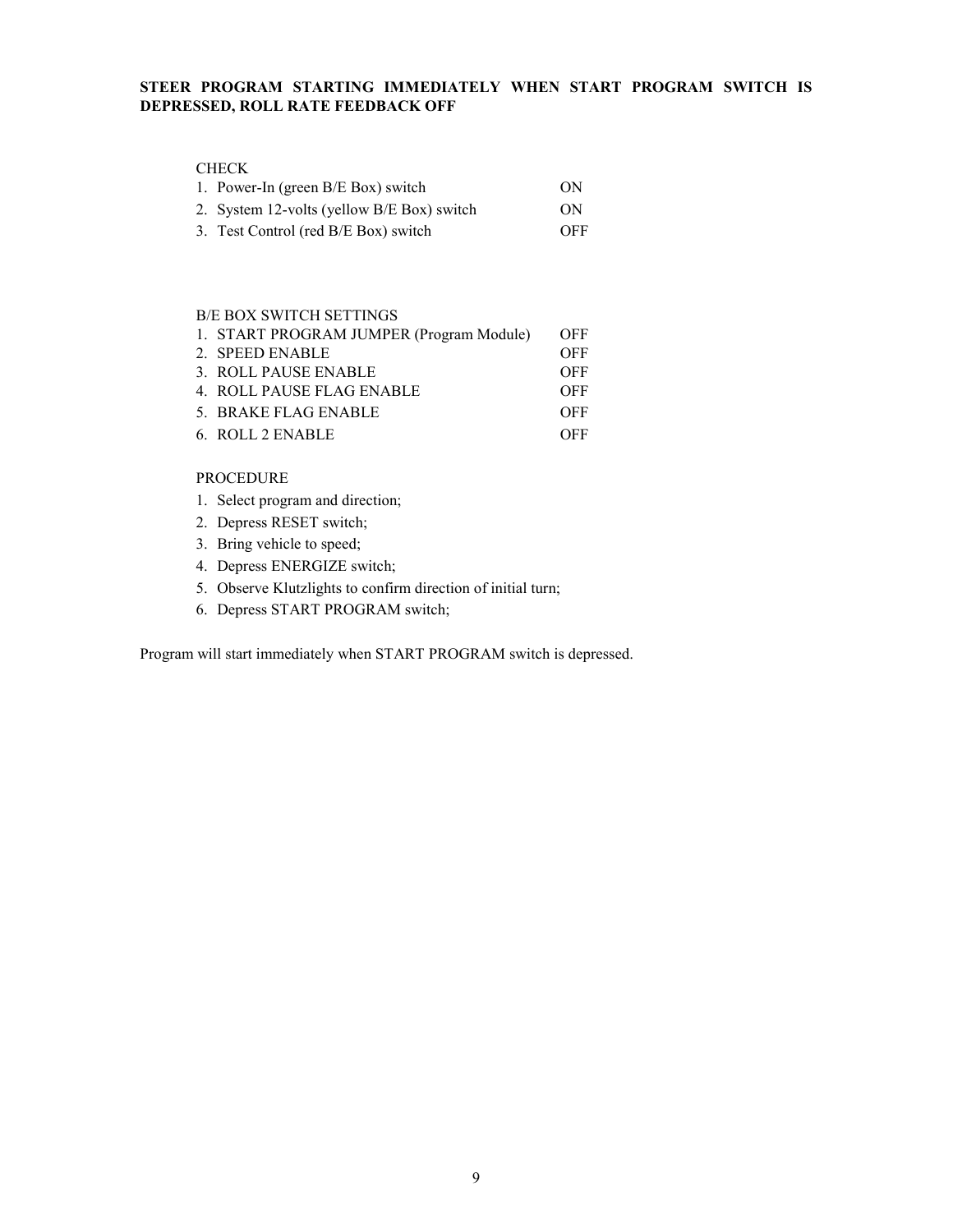# **STEER PROGRAM STARTING IMMEDIATELY WHEN START PROGRAM SWITCH IS DEPRESSED, ROLL RATE FEEDBACK ON**

### CHECK

| 1. Power-In (green B/E Box) switch         | ON  |
|--------------------------------------------|-----|
| 2. System 12-volts (yellow B/E Box) switch | ON. |
| 3. Test Control (red B/E Box) switch       | ON. |

4. Roll rate signal present

#### B/E BOX SWITCH SETTINGS

| 1. START PROGRAM JUMPER (Program Module) | <b>OFF</b> |
|------------------------------------------|------------|
| 2. SPEED ENABLE                          | OFF        |
| 3. ROLL PAUSE ENABLE                     | ON         |
| 4. ROLL PAUSE FLAG ENABLE                | ON         |
| 5. BRAKE FLAG ENABLE                     | OFF        |
| 6. ROLL 2 ENABLE                         | OFF        |

#### PROCEDURE

- 1. Select program and direction;
- 2. Depress RESET switch;
- 3. Bring vehicle to speed;
- 4. Depress ENERGIZE switch;
- 5. Observe Klutzlights to confirm direction of initial turn;
- 6. Depress START PROGRAM switch;

Program will start immediately when START PROGRAM switch is depressed. Steer will go to the level at which the Roll PauseFlag is set, and will remain there until roll rate goes through zero, at which time the steer program will continue.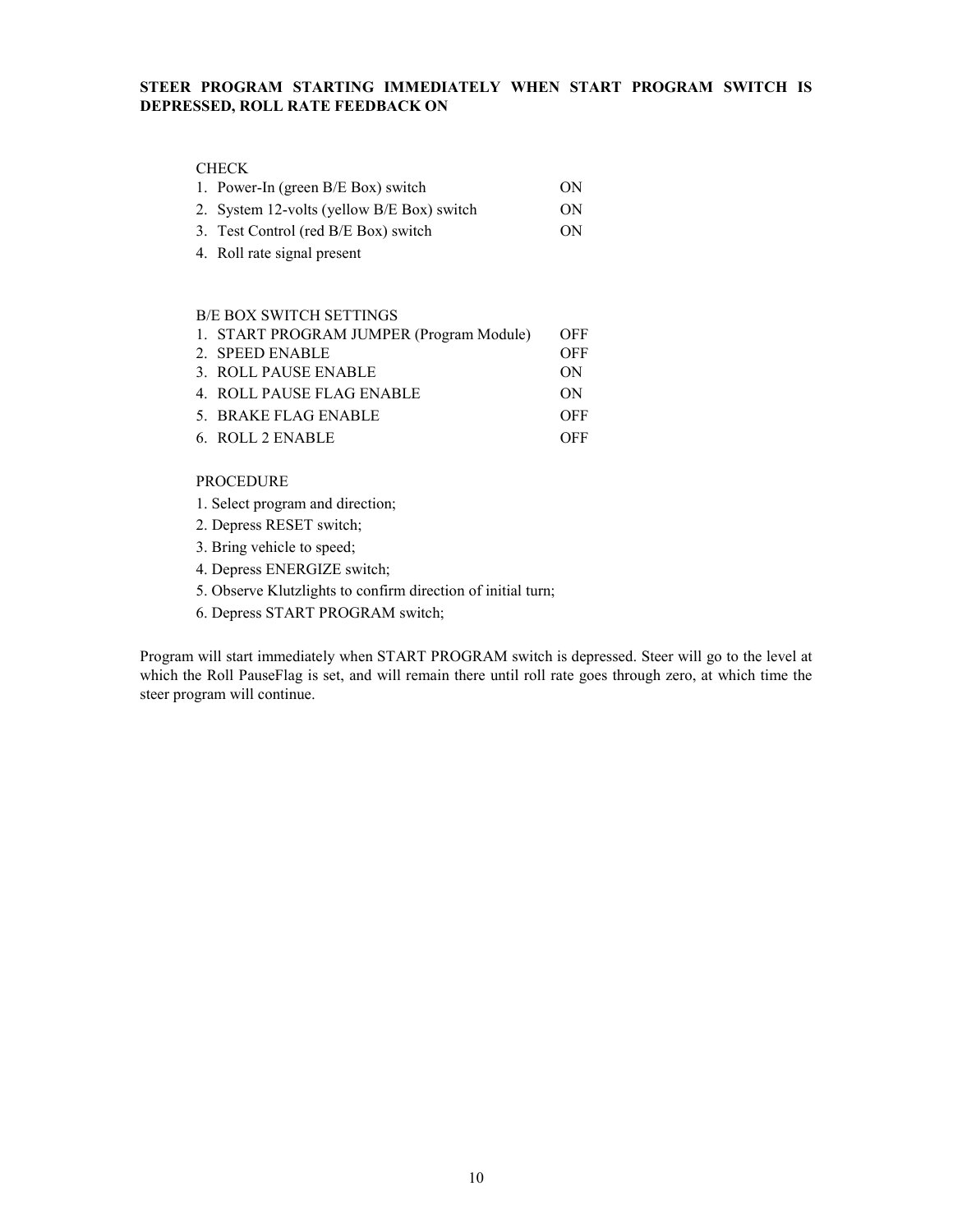# **STEER PROGRAM STARTING AT A SET SPEED, ROLL RATE FEEDBACK OFF**

# CHECK

| 1. Power-In (green B/E Box) switch         | ON. |
|--------------------------------------------|-----|
| 2. System 12-volts (yellow B/E Box) switch | ON. |

- 3. Test Control (red B/E Box) switch ON
- 4. Vehicle-speed signal present

#### B/E BOX SWITCH SETTINGS

| 1. START PROGRAM JUMPER (Program Module) | <b>OFF</b> |
|------------------------------------------|------------|
| 2. SPEED ENABLE                          | ON         |
| 3. ROLL PAUSE ENABLE                     | <b>OFF</b> |
| 4. ROLL PAUSE FLAG ENABLE                | <b>OFF</b> |
| 5. BRAKE FLAG ENABLE                     | OFF        |
| 6. ROLL 2 ENABLE                         | OFF.       |

#### PROCEDURE

- 1. Select program, direction, and speed;
- 2. Depress RESET switch;
- 3. Bring vehicle to speed;
- 4. Depress ENERGIZE switch;
- 5. Observe Klutzlights to confirm direction of initial turn;
- 6. Bring vehicle to a speed at least 3 km/h higher than test speed;
- 7. Depress START PROGRAM switch;
- 8. Release throttle.

Program will start when vehicle speed equals set speed. Subsequent increase in speed to above set speed will not effect the continuing program.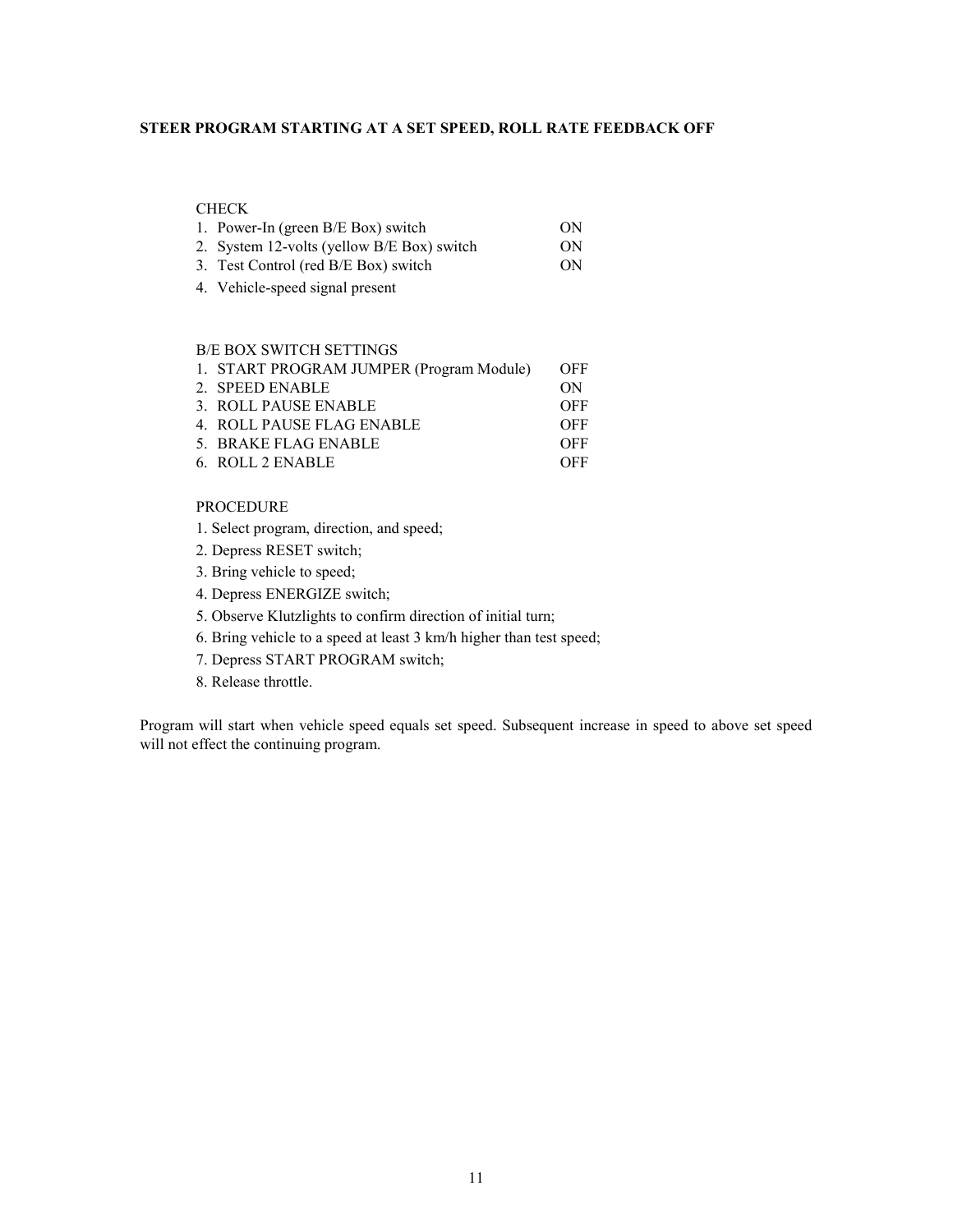# **STEER PROGRAM STARTING AT A SET SPEED, WITH ROLL RATE FEEDBACK**

#### CHECK

| 1. Power-In (green B/E Box) switch             | ON  |
|------------------------------------------------|-----|
| 2. System 12-volts (yellow B/E Box) switch     | ON  |
| 3. Test Control (red B/E Box) switch           | ON. |
| 4. Vehicle speed and roll rate signals present |     |
|                                                |     |

# B/E BOX SWITCH SETTINGS

| 1. START PROGRAM JUMPER (Program Module) | OFF |
|------------------------------------------|-----|
| 2. SPEED ENABLE                          | ON  |
| 3. ROLL PAUSE ENABLE                     | ON  |
| 4. ROLL PAUSE FLAG ENABLE                | ON  |
| 5. BRAKE FLAG ENABLE                     | OFF |
| 6. ROLL 2 ENABLE                         | OFF |

PROCEDURE

- 1. Select program, direction, and speed;
- 2. Depress RESET switch;
- 3. Bring vehicle to speed;
- 4. Depress ENERGIZE switch;
- 5. Observe Klutzlights to confirm direction of initial turn;
- 6. Bring vehicle to a speed at least 3 km/h higher than test speed;
- 7. Depress START PROGRAM switch;
- 8. Release throttle.

Program will start when vehicle speed equals set speed. Steer will go to the level at which the Roll Pause Flag is set, and will remain there until roll rate goes through zero, at which time the steer program will continue.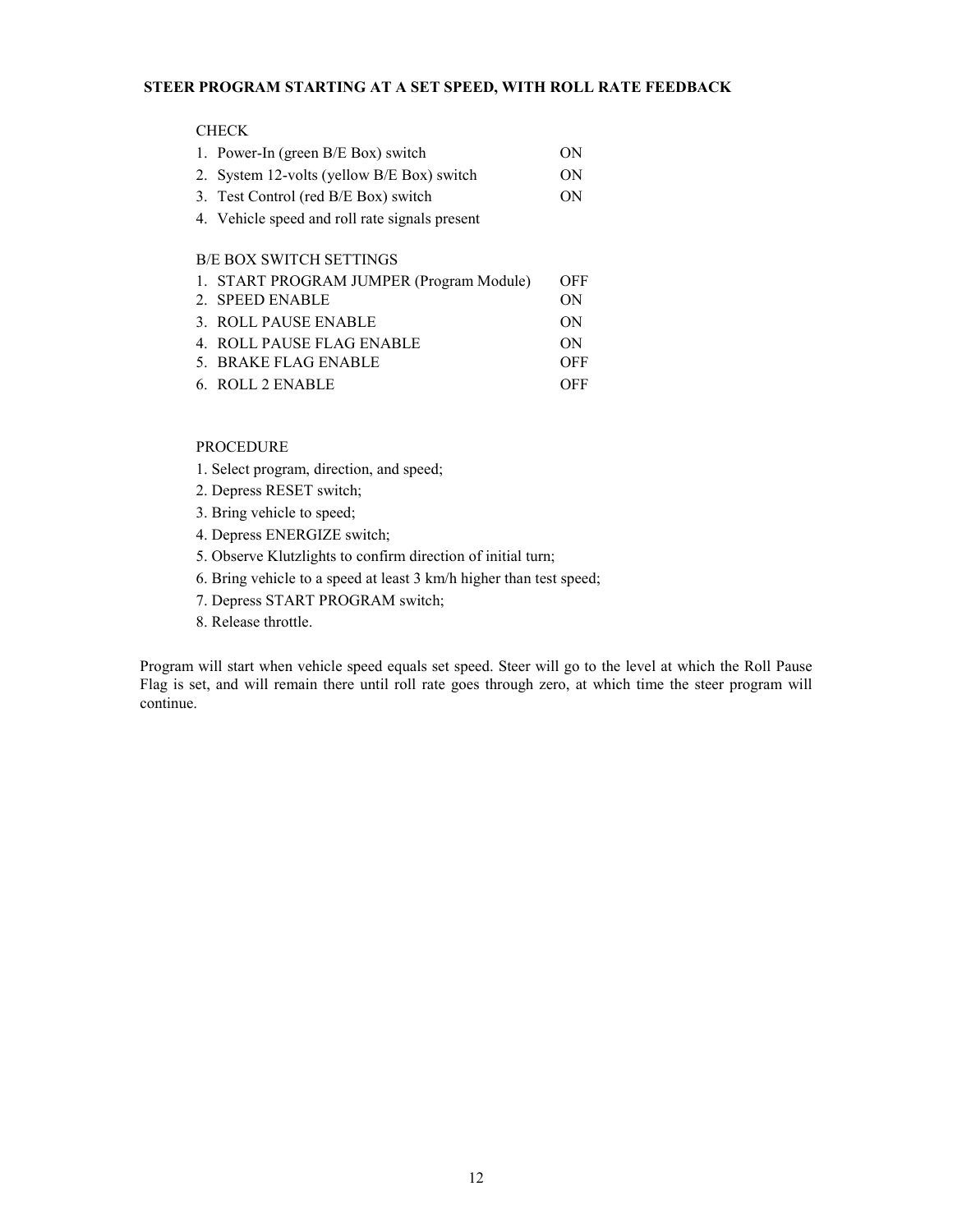# **STEER PROGRAM STARTING AT A SET SPEED, WITH ROLL RATE FEEDBACK FOR STEER REVERSAL AND ROLLBACK-BRAKING**

# **CHECK**

| 1. Power-In (green B/E Box) switch         | ON |
|--------------------------------------------|----|
| 2. System 12-volts (yellow B/E Box) switch | ON |
| 3. Test Control (red B/E Box) switch       | ON |

4. Vehicle speed and roll rate signals present

### B/E BOX SWITCH SETTINGS

| 1. START PROGRAM JUMPER (Program Module) | <b>OFF</b> |
|------------------------------------------|------------|
| 2. SPEED ENABLE                          | ON         |
| 3. ROLL PAUSE ENABLE                     | ON         |
| 4. ROLL PAUSE FLAG ENABLE                | ON         |
| 5. BRAKE FLAG ENABLE                     | ON         |
| 6. ROLL 2 ENABLE                         | ON         |

#### PROCEDURE

- 1. Select program, direction, and speed;
- 2. Depress RESET switch;
- 3. Bring vehicle to speed;
- 4. Depress ENERGIZE switch;
- 5. Observe Klutzlights to confirm direction of initial turn;
- 6. Bring vehicle to a speed at least 3 km/h higher than test speed;
- 7. Depress START PROGRAM switch;
- 8. Release throttle.

Program will start when vehicle speed equals set speed. Steer will go to the level at which the Roll Pause Flag is set, and will remain there until roll rate goes through zero, at which time the steer program will continue. When the program sets the Brake Flag, the brakes are applied. After a program-set period the Brake Flag is reset, but the brakes remain applied until the next zero-crossing of the roll rate signal. At this point the brakes are released.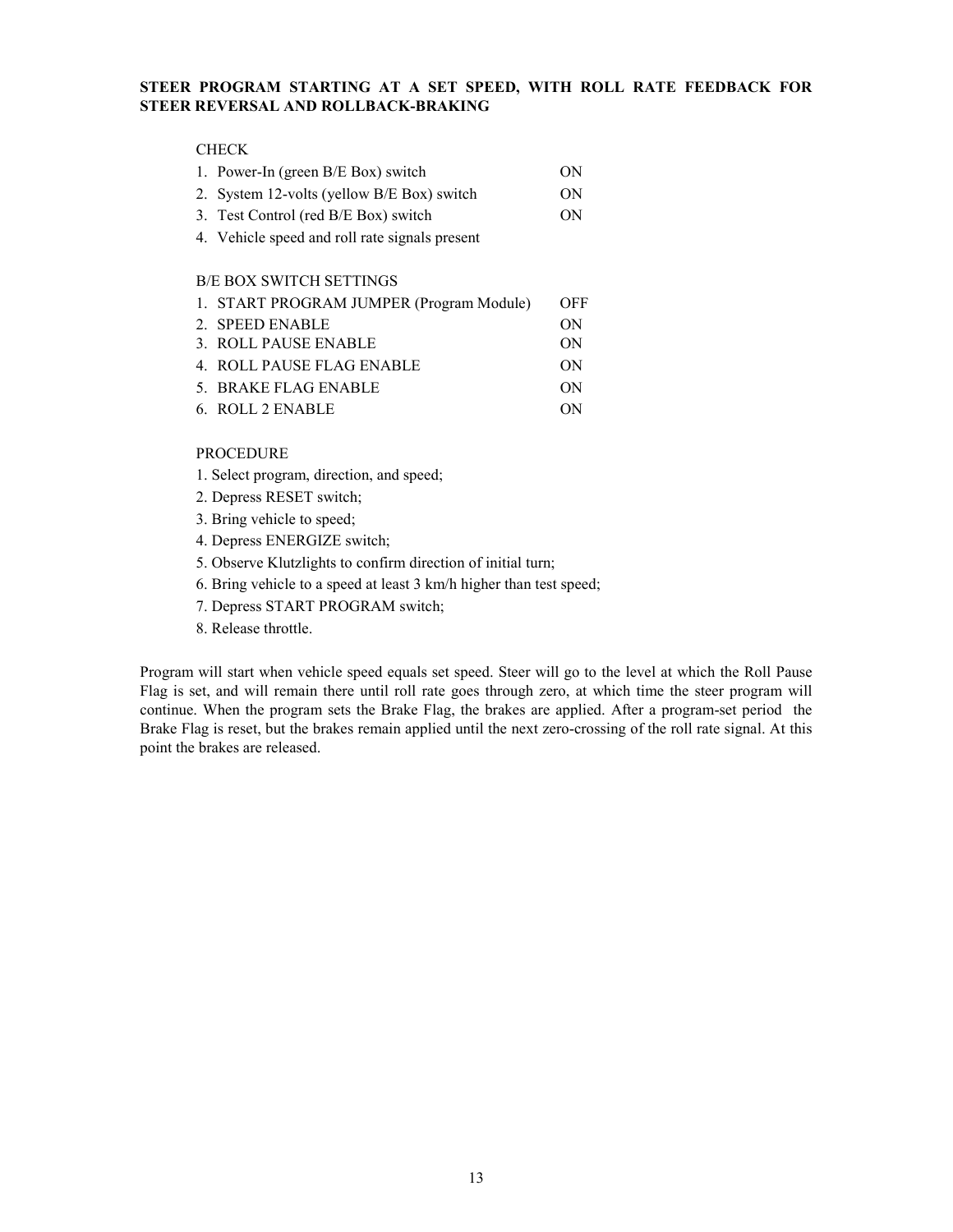#### **DESIGN DETAILS**

# GROUNDING DISK

The grounding disk is fitted with ears for the strut attachment to the vehicle windshield, and a steering wheel angle encoder that is driven by a gear on the driven plate.

When the solenoid "calipers" are energized the rotor is squeezed between rubber "pucks" on the solenoid shafts and rubber crescents in the lower half of the motor plate sandwich. This locks the grounding plate to the upper/lower sandwich plates, and thereby locks the handwheel through the struts and suction cups to the vehicle windshield.

The encoder measures the angle between the grounding disk and the driven plate. Since the grounding disk is clamped to the windshield and the driven plate is clamped to the vehicle steering wheel, the encoder reads the steering wheel angle.

#### **BATTERIES**

Five batteries are in series for servo amplifier power. The motors require 35.3 volts for back EMF at 1800 degrees/second, and 45 amps of motor current for 50 N-m at the driven plate at 1800 degrees/second. A current of 45 amps requires 20.3 volts across their 0.45 ohm terminal resistance (motors plus series inductances). The power amplifiers require 4 volts of overhead. The required total is therefore 60 volts. The internal impedance for 5 batteries in series is about 0.085 ohms when they are charged to 13.5 volts, so charged battery output is 63 volts at 45 amps. Maximum torque and maximum speed seldom occur simultaneously: however, the batteries can provide 56-60 volts at 50 amps to the amplifier terminals for short periods under usual test conditions, as might be required for fast ramps or maximum sinusoids.

#### PROGRAM CIRCUITRY

A crystal oscillator provides the basic 32 kHz clock frequency, which is divided down to form the EPROM address clock frequencies of 2048, 1024, 512, and 256 Hz. The address clock frequency used is selected by two EPROM output lines, and can be changed "on the fly" during a program.

The EPROM has a 18-bit address input. The lower 14 bits are controlled by a counter driven by the address clock, and the upper four bits by the PROGRAM SELECT function of the Control Module. Thus, sixteen separate programs are available, each having 16384 steps at rates of 2048 down to 256 steps per second, in program lengths from 8 seconds to 64 seconds.

The EPROM output has sixteen bits. The lower 12 bits are used in a D/A converter to generate an analog control command signal. The first two upper bits are used to select the address clock frequency. The third is used to inhibit the program counter at any desired point so that it will not begin to repeat if the driver fails to release the PROGRAM switch. The fourth Flag is used as a PAUSE flag for use in feedback functions such "wait for roll angle peak".

The lower twelve EPROM data bits are fed to a multiplying D/A converter. Here the digital EPROM signal is multiplied by the amplitude/sign signal from the control module. Scaling is  $\pm 9.99$  volts at  $\pm 999$  degrees from the Control Module, so an "ALL-ONES" EPROM signal commands a negative 180 degrees steer signal if the Control Module is set at -180.

A second EPROM is included on the Program Module to provide external control signals. It has the same 18-bit address, and an 8-bit output which is buffered and brought out to the front panel as external Flag signals, for turning recording instruments on or uncaging gyros, or operating throttle or brake servos. The external Flags may be programmed as individual ON/OFF signals, as duty-cycle modulated analog signals, in multibit words, or alternatively, as a single analog signal thru an on-board 8-bit D/A converter.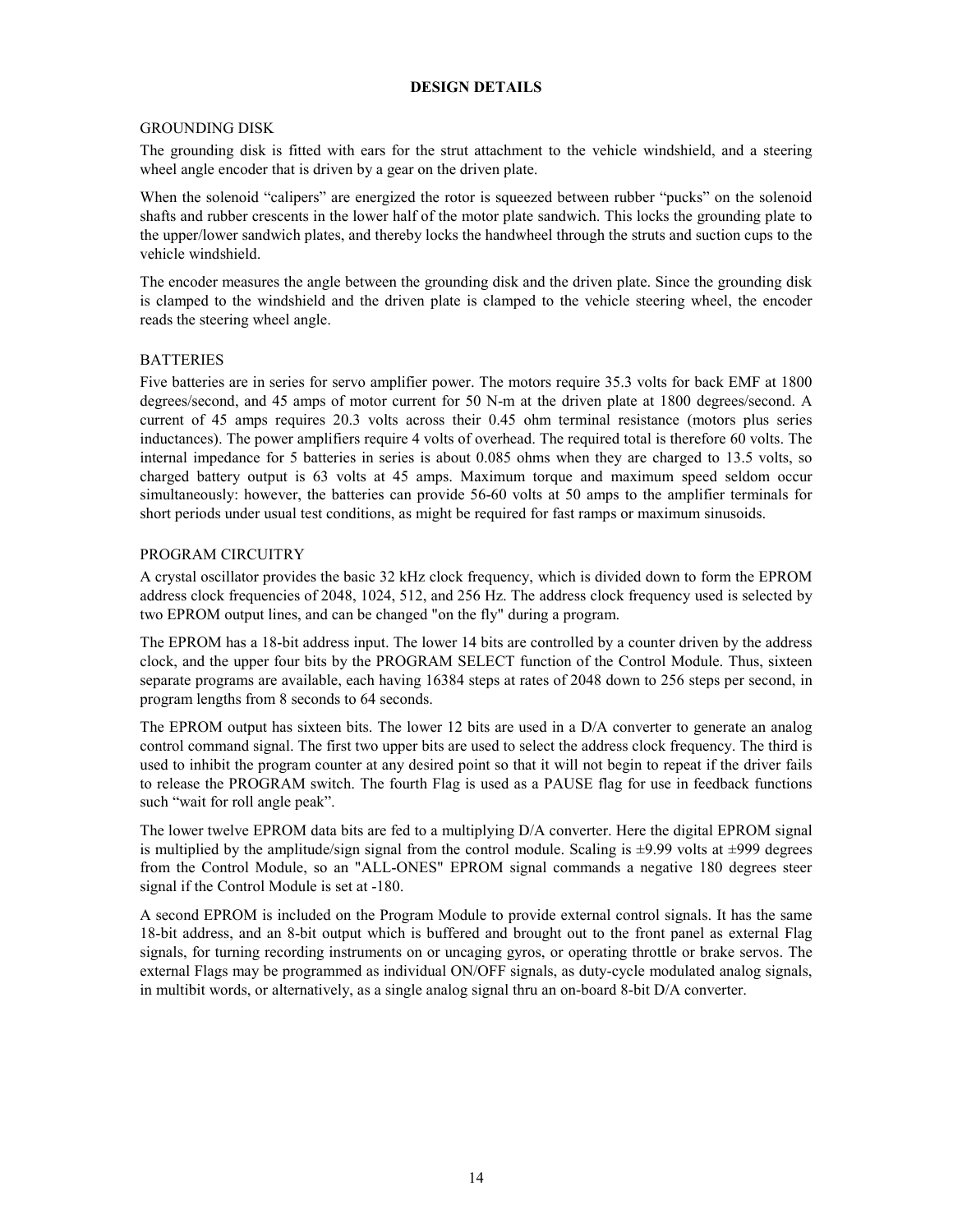#### FEEDBACK CIRCUITRY

The 200-count motor encoder is fed thru a 4X quadrature counter and a 16-bit D/A converter to provide a motor resolution of 0.45 degrees, which yields 0.03 degrees at the Driven Plate. This voltage is summed with the PROGRAM COMMAND signal to form the servo error voltage. This signal is PID (proportional/integral/derivative) equalized before being sent to the power amplifier.

#### POWER AMPLIFIERS

The two pulsewidth modulated power amplifiers (one for each motor) are Elmo "Violin", Model 15-100. They are designed for supply voltages between 20 and 96 volts. Internally-limited peak current capacity is 30 amps, reducing to 15 amps continuous current capacity after 2.7 seconds at an average (rms) current of 30 amps. The amplifiers are self-protected against short-circuit, overvoltage, and overheating. They are operated in current mode, in which motor current is proportional to servo error regardless of motor speed.

#### TORQUE DATA SIGNAL

The current in a permanent-magnet motor is an accurate measure of motor output torque. A precision 0.05 ohm resistor is placed in series with the motor leads. The voltage drop across this resistor is a reliable measure of motor current. This voltage is amplified in an isolation amplifier, corrected for motor friction, and made available to the data system. The circuit is located on the Motor Encoder card.

The friction torque from motor brushes, bearing seals, and gear meshes, amounting to about 2 percent of full-scale, creates hysteresis in any attempt to measure torque by measuring motor current. In theory, a signal equal to the total friction torque can be subtracted out from the current signal, leaving only the load torque signal. To correct for friction the output of a motor direction flip-flop is conditioned, gaincontrolled, and subtracted from the torque signal out of the current isolation amplifier. With the motor running slowly and freely, the "friction signal" is adjusted to produce a zero torque signal output.

#### STEERING ANGLE MEASUREMENT

The steering angle resolution is determined by that of the encoder (360 counts/revolution, multiplied by X1 or X4) and the gearing (440/44 gear teeth) between it and the driven plate. Resolution is  $\pm 0.025$  degrees at  $4X$  and  $\pm 0.1$  degrees at 1X. A 16-bit D/A converter with a binary-gain instrumentation amplifier produces a switch-selected full-scale output of 800, 400, 200, or 100 degrees.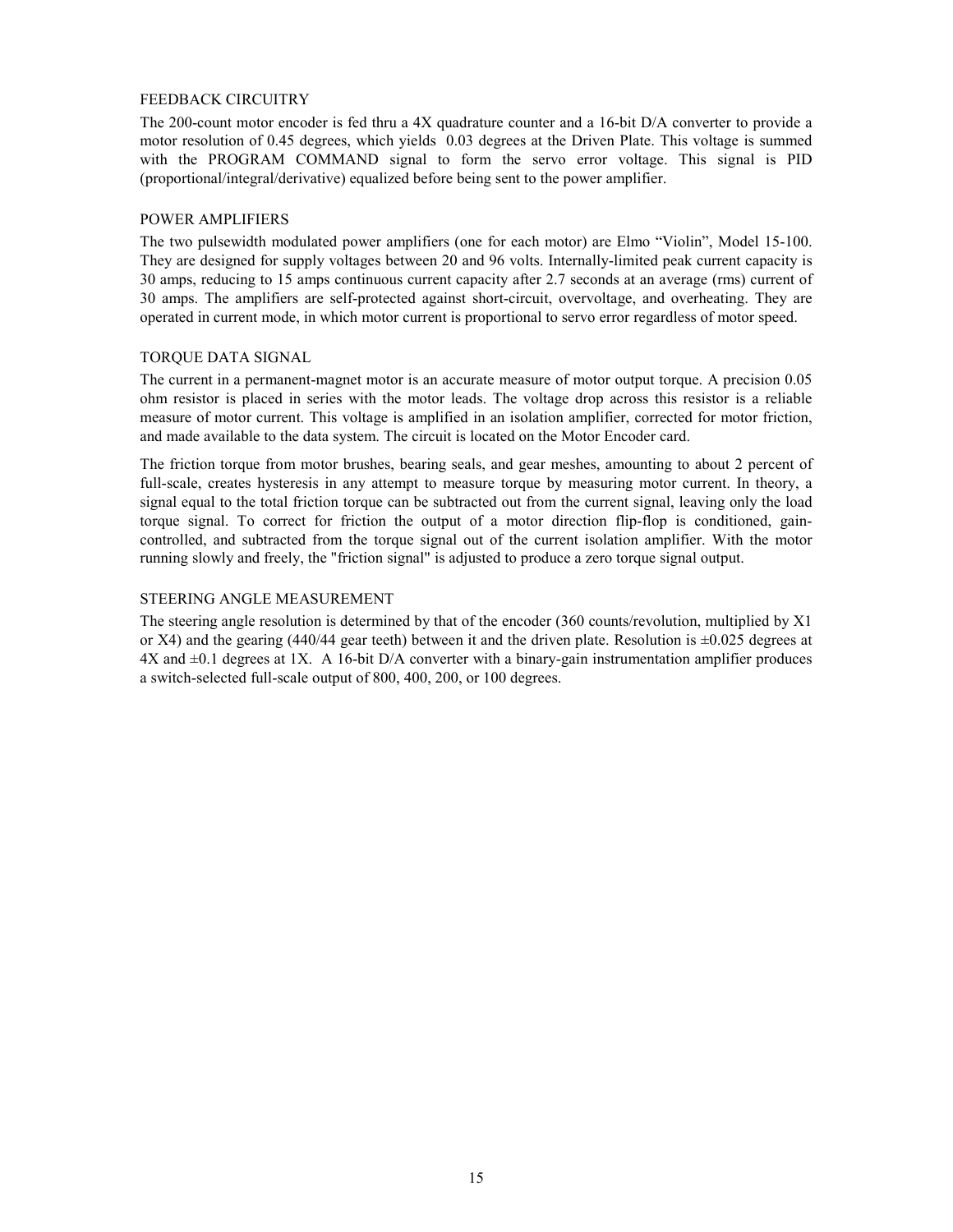

**Figure 1: Sprint 3 system**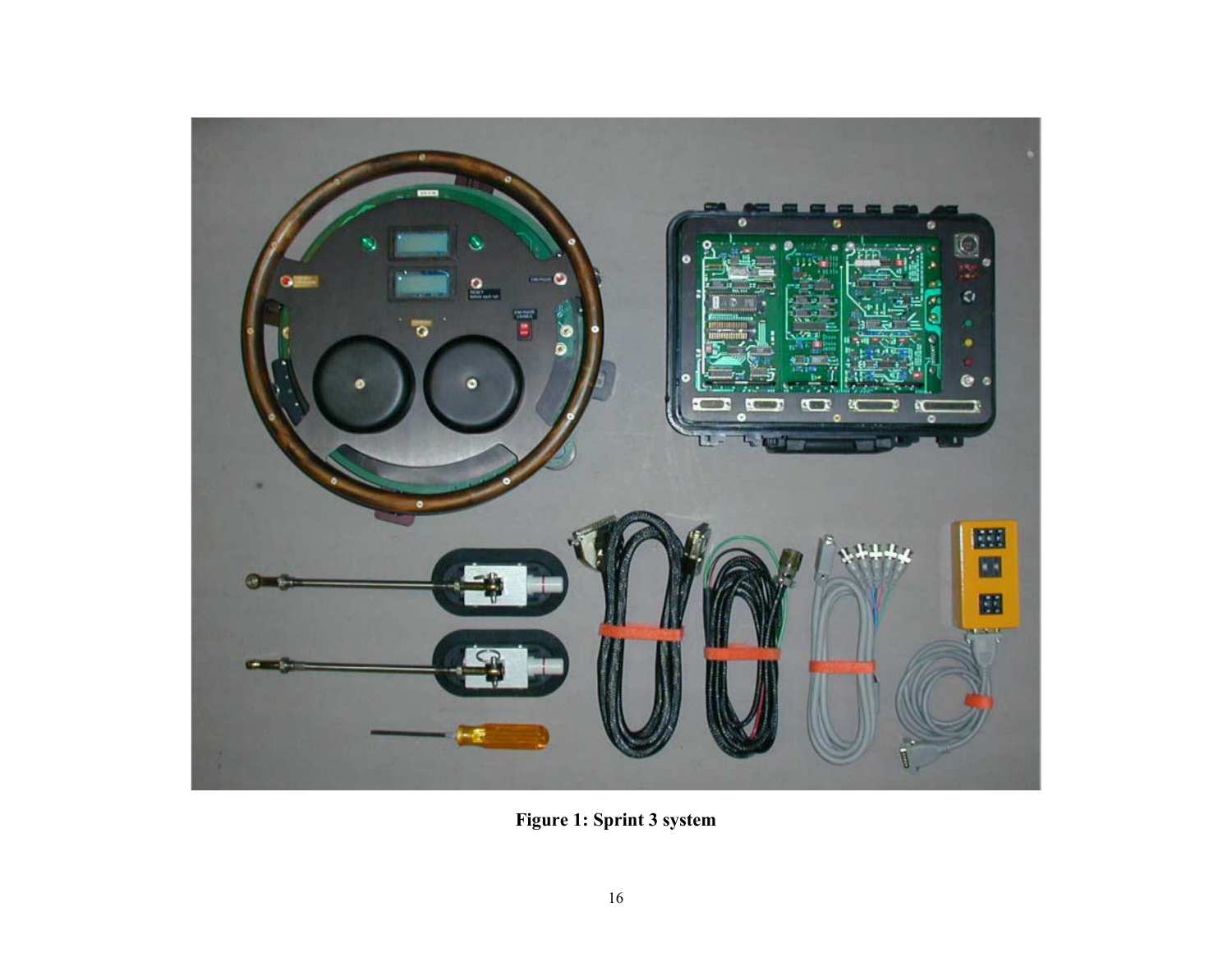

**Figure 2: Sprint 3 machine and Command Module installed in vehicle.**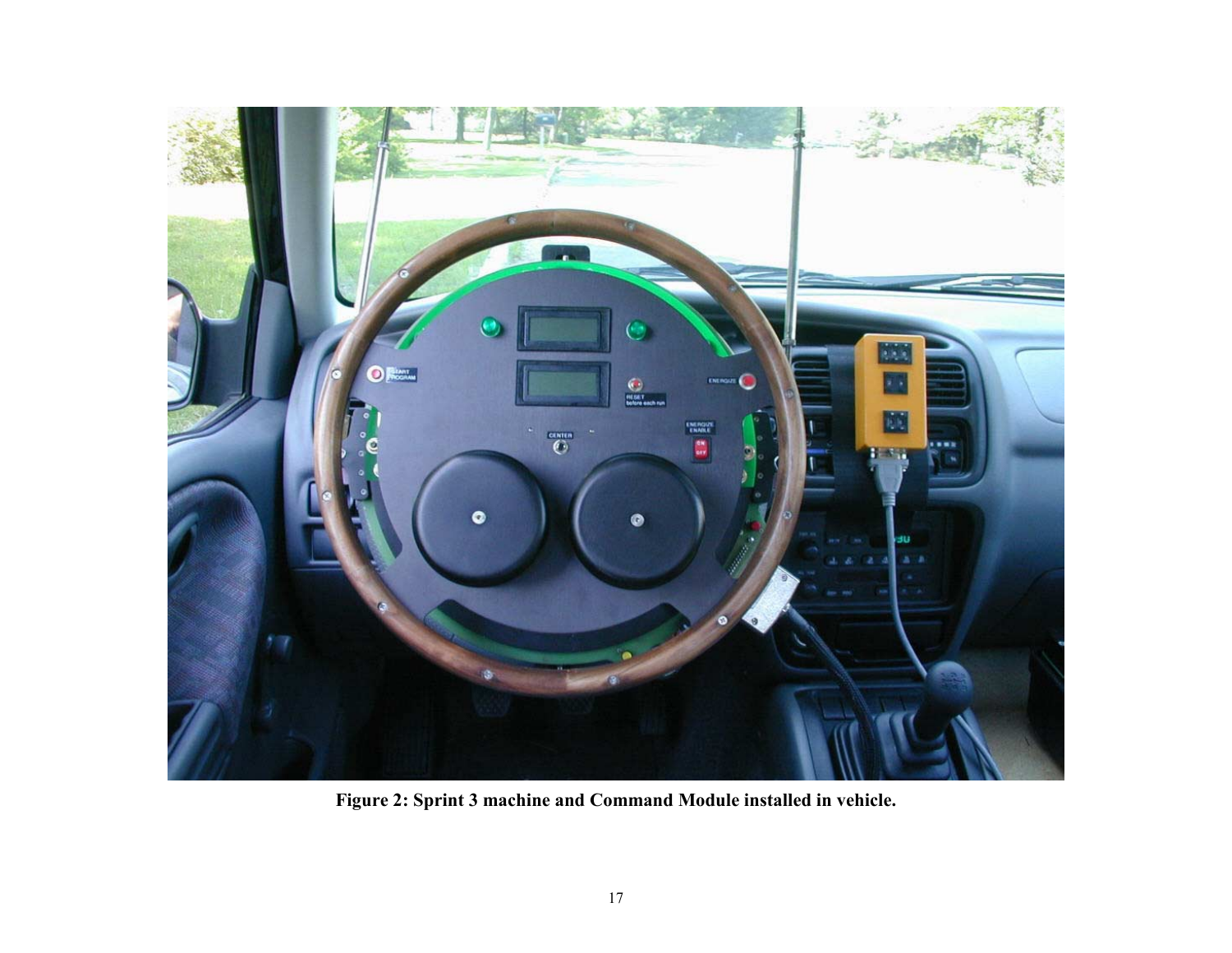

**Figure 3: Sprint 3 Steering Machine Electronics Box Connections**

- 1. 12V POWER IN: 3-pin Pygmy connector. The supplied cable terminates in 3 wires (red for vehicle battery "+"; Black for battery "-"; Green for shield (chassis ground).
- 2. Fuse for 12V input: 30 amp ATO blade type. (Tech manual page 10-2)
- 3. Fuse for system 12V output: 10 amp ATO blade type. (manual page 10-2)
- 4. Fuse for 60V output to Machine: 20 amp high-voltage ceramic cartridge type. (manual page 10-2)
- 5. Input Power Switch. Must be on to charge batteries and/or operate machine.
- 6. System Power Switch. System electronics are powered when this is on.
- 7. Test Control Switch: The test control module has no effect unless this switch is on. See Tech manual section 13.
- 8. The signal at this BNC connector is normally open-circuit and is switched to Sig Com by a solid-state relay when the yellow (push-on, push-off) button on the machine slip ring is depressed (on). It is not used by the machine, so it is available for user applications. See Tech manual page 2-3.
- 9. Machine Connector: This is a 37-pin connector interface to the steering machine. A custom-made cable is used.
- 10. Test Control Connector: This is a 25-pin connector interface to additional test automation components. It is not used for steer-only operation. No cable is supplied.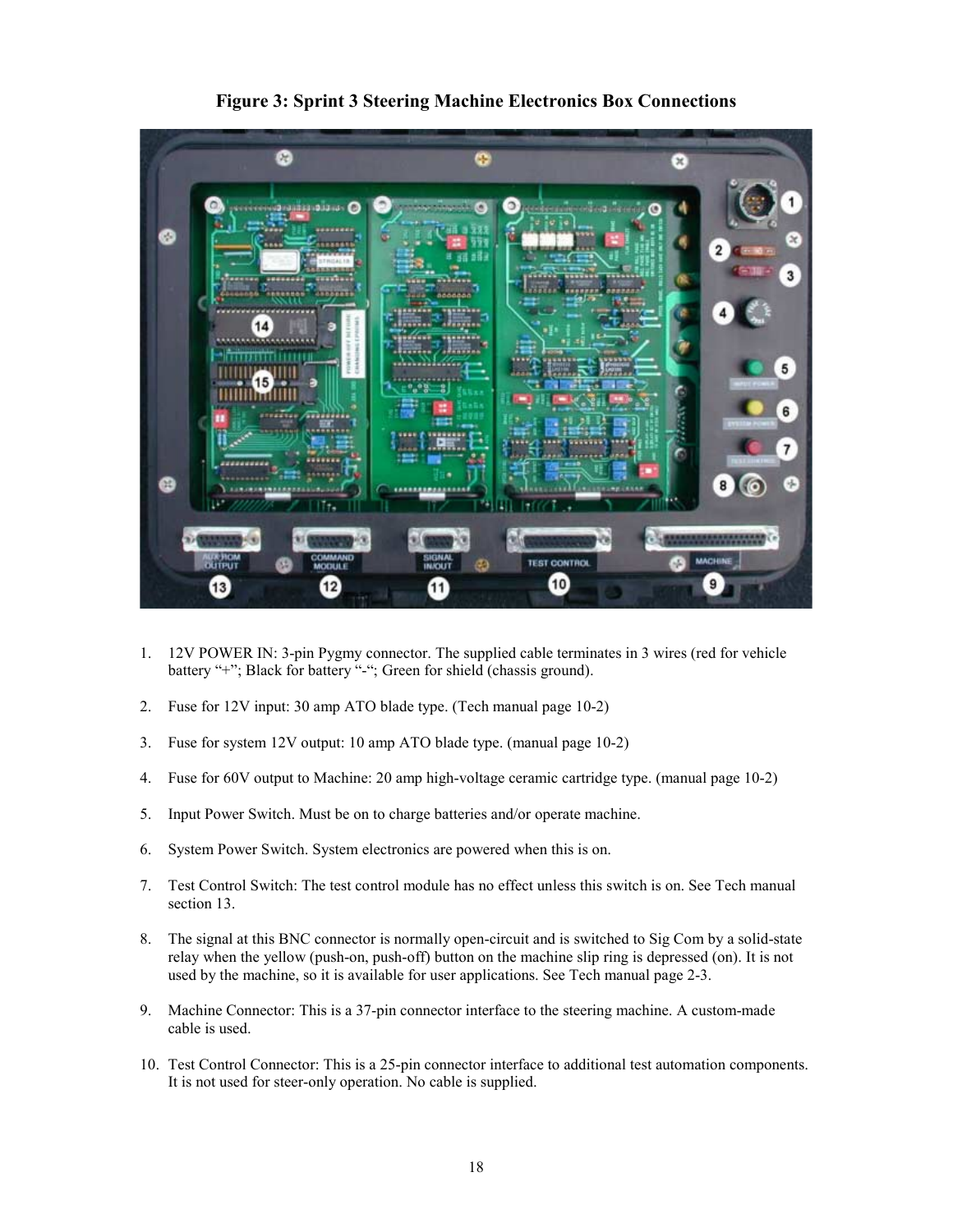- 11. Signal In/Out connector: This 9-pin connector is used for input and output of signals to/from an external data acquisition system. The return for each of these signals is signal common. The supplied cable separates the signals into 5 separate colored BNC cables identified as follows (also see Tech manual page 2-3):
	- 1. Red Aux3 Throttle In. Not currently used for steer-only test control.
	- 2. Green Aux2 Roll Rate In. Used for reversing steer at peak roll angle.
	- 3. Blue Aux1 Speed In. (Top LCD display). Also used for beginning program at set speed.
	- 4. \*Gray Torque Output
	- 5. \*Black Angle Output
	- \* Note that these colors may not be correct as they vary in different cables.
		- (e.g. one other available cable has 4=Black and 5=White)
- 12. Command Module connector: This 15-pin connector interface to the Command Module. The supplied cable is a standard off-the-shelf cable except that pin 10 has been cut out. Pin 10 on the connector is blocked as a key to avoid accidentally in plugging an AuxRom cable.
- 13. AuxRom Output connector: This 15-pin connector is available for outputs from the Auxiliary EPROM for custom use. No cable is supplied. Pin 12 of this connector is keyed (blocked) to prevent accidentally plugging in the Command Module. Some pins may also be used for external monitoring of the program command voltage and the Start Program signal.
- 14. Steer EPROM socket: This is a 40-pin ZIF (zero insertion force) socket. A programmed Steer EPROM must be inserted for operation. System power must be OFF when changing EPROMs. The EPROM is inserted so that pin 1 is to the left as shown in the picture.
- 15. Aux EPROM socket: This is a 32-pin ZIF socket. A programmed Auxiliary EPROM may be inserted if it is used for additional test automation function. This is not necessary for steer-only control. System power must be OFF when changing EPROMs. The EPROM is inserted so that pin 1 is to the left as shown in the picture.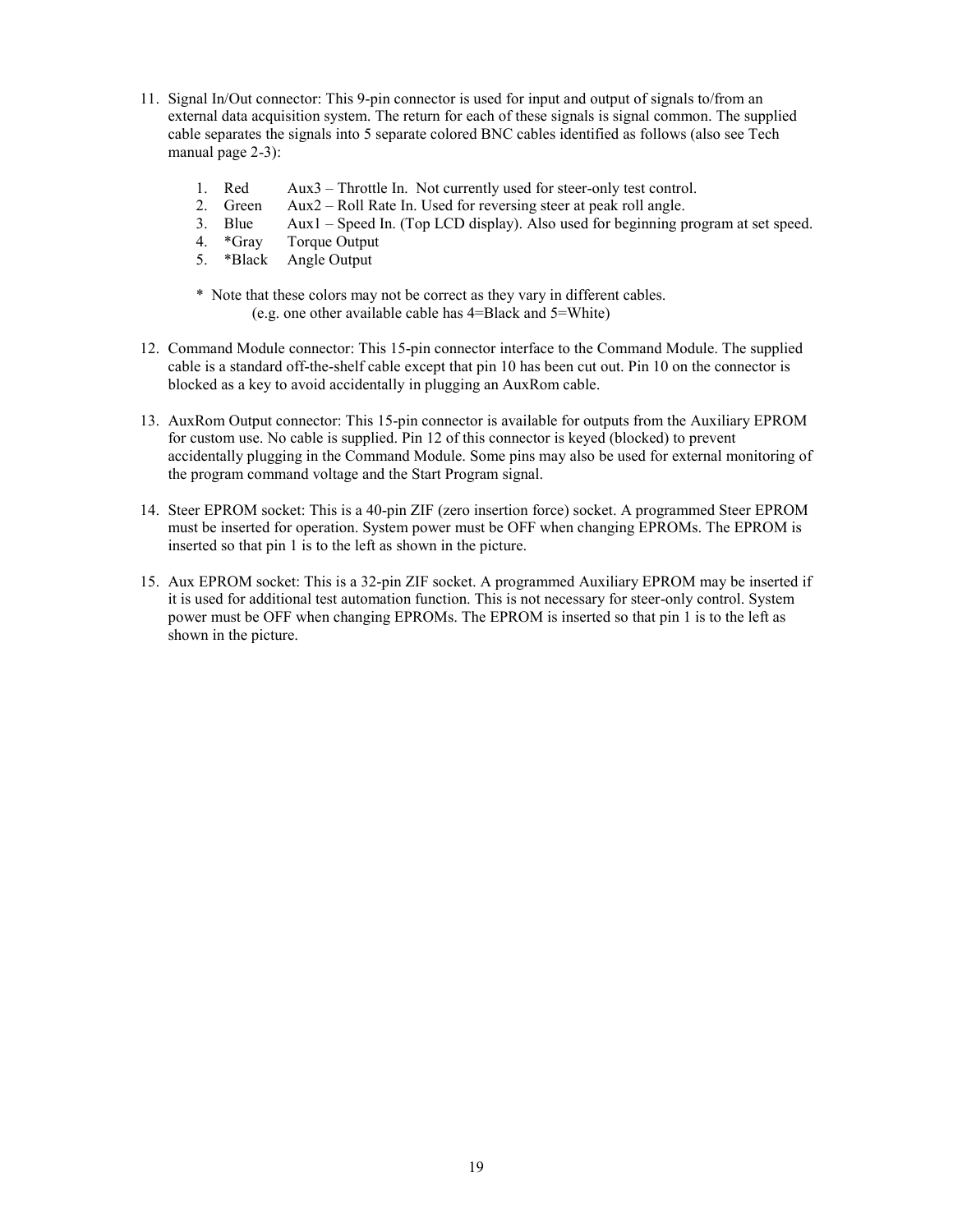

# **Figure 4: Program module**

- A: Steer program EPROM socket
- B: Aux EPROM socket.
- C: Start Program switch
- D: Command output offset adjustment potentiometer
- E: Compatibility switch to enable use with Sprint 1 and Sprint 2 EPROMs
- F: Aux DAC "lsb" switches



# **Figure 5: Steer Angle Module**

- A: Steer angle Gain switches
- B: Zero/CAL switches
- C: Steer angle coarse Gain potentiometer
- D: Steer angle fine Gain potentiometer
- E: Torque offset potentiometer
- F: Torque fine and coarse gain potentiometers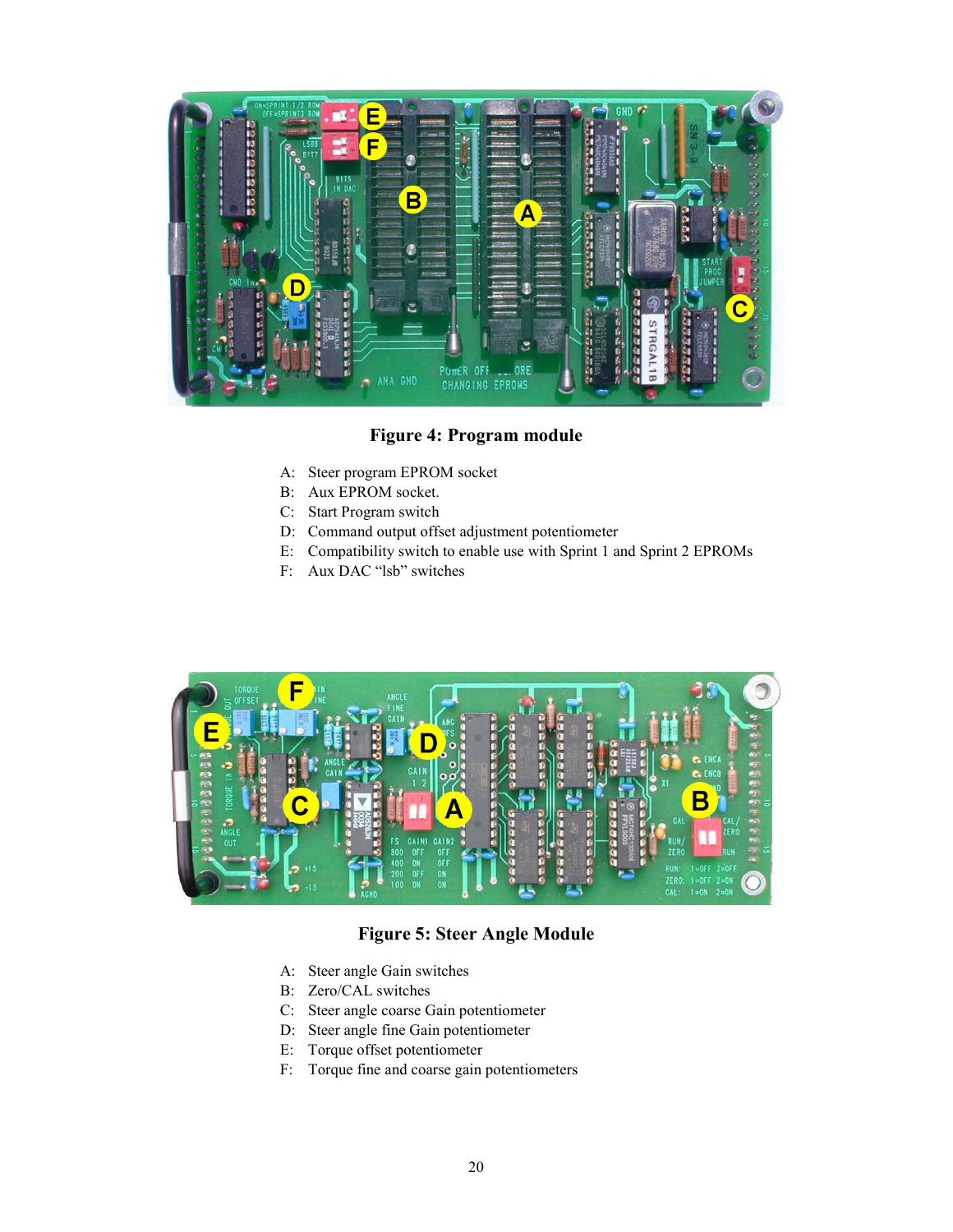

**Figure 6A: Test Control Module with Aux1 and Aux2 controls identified.**

- 1: Test point for Analog Ground. This is the reference ground for analog signals.
- 2: Test point for Aux1 voltage output to display and test control circuit.
- 3: Test point for Aux2 voltage output to display and test control circuit.
- 4: Aux1 offset adjustment potentiometers (fine and coarse).
- 5: Aux1 gain adjustment potentiometers (fine and coarse).
- 6: Aux2 offset adjustment potentiometers (fine and coarse).
- 7: Aux2 gain adjustment potentiometers (fine and coarse).
- 8: Switch that selects either steer angle ( $\uparrow$ ) or Aux2 ( $\downarrow$ ) for display on the lower handwheel LCD display.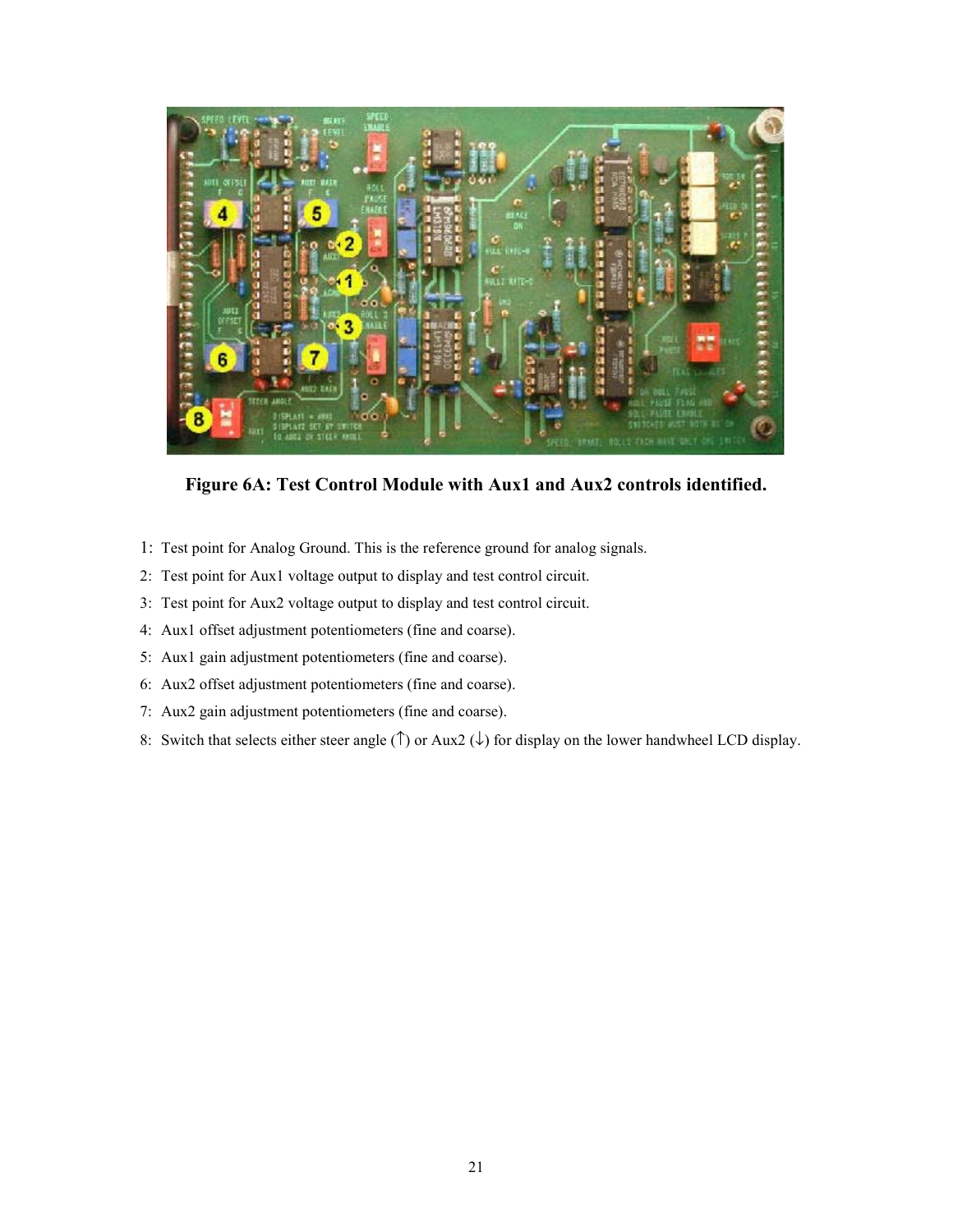

**Figure 6B: Test Control Module with Speed and Roll Pause controls identified.**

- 1: Test point for Analog Ground. This is the reference ground for analog signals.
- 11: Test point for Speed Level. This voltage is set by the Speed pushwheel switch on the Command Module.
- 12: Speed Enable switch. The Aux1 Speed input is enabled when this switch is ON  $(1)$ .
- 13: Roll Pause Enable switch. The Aux2 Roll rate input is enabled (for roll pause) when this is ON (↑).
- 14: Roll 2 Enable switch. The Aux 2 roll rate input is applied to the second comparator when this is ON (↑).
- 15: Roll Pause Flag Enable switch. The Roll Pause Flag is enabled when this switch is ON (↑).
- 16: Brake Flag switch. The brake flag input is enabled when this switch is ON  $(1)$ .
- 17: Test point for the upper limit of the "roll rate = 0" window for roll pause (roll rate feedback).
- 18: Potentiometer used to adjust window upper limit voltage at test point (17).
- 19: Potentiometer used to adjust window lower limit voltage at test point (20).
- 20: Test point for the lower limit of the "roll rate = 0" window for roll pause (roll rate feedback).
- 21: Test point for the upper limit of the "roll  $2 = 0$ " window.
- 22: Potentiometer used to adjust "roll 2" window upper limit voltage at test point (21).
- 23: Potentiometer used to adjust "roll 2" window lower limit voltage at test point (24).
- 24: Test point for the lower limit of the "roll 2 rate  $= 0$ " window.
- 25: Test point for the "roll rate  $= 0$ " digital signal.
- 26: Test point for the "roll 2 rate  $= 0$ " digital signal.
- 27: Test point for Digital Ground. This is the reference ground for digital signals.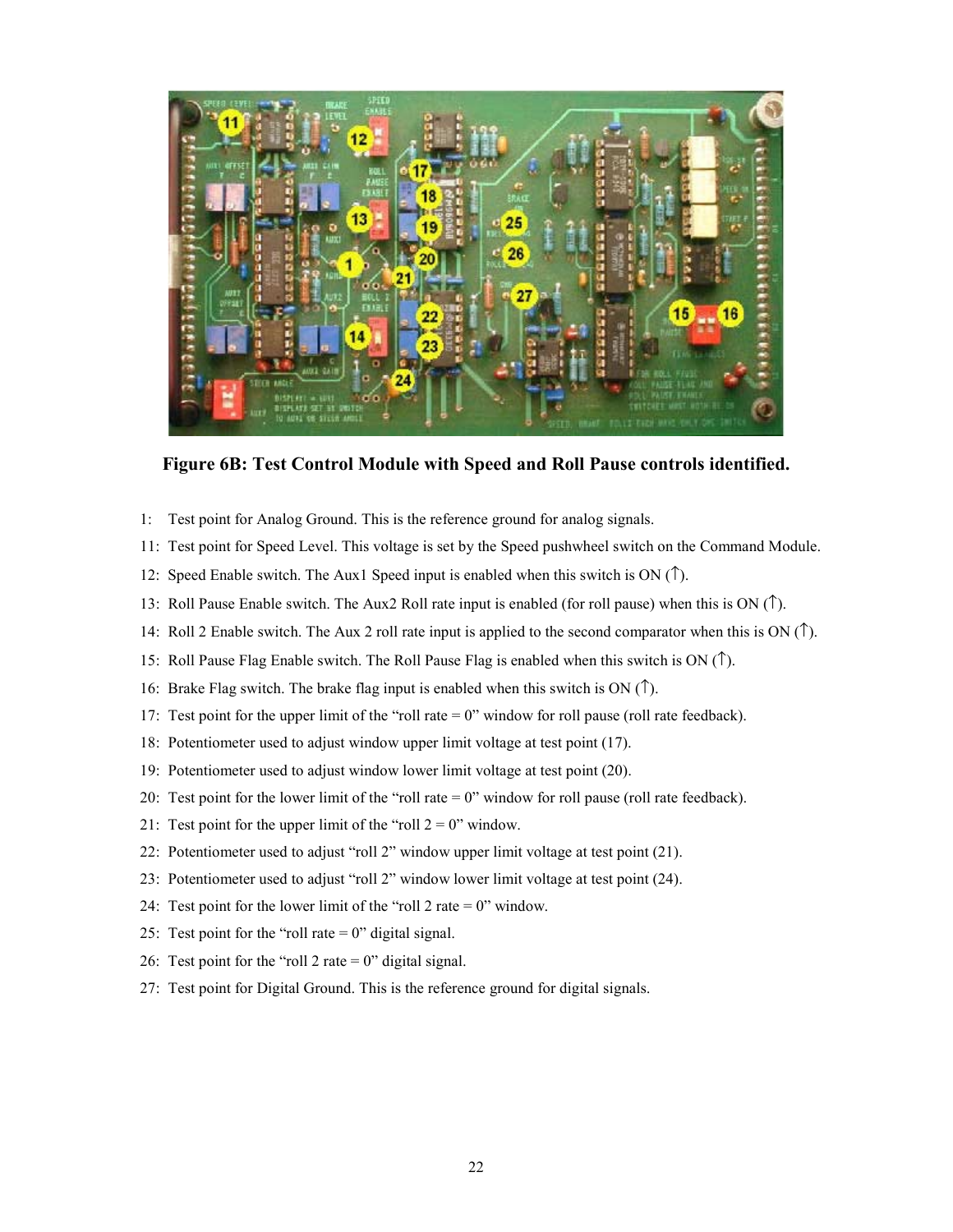

**Figure 7: Driven Plate with Skate Key**